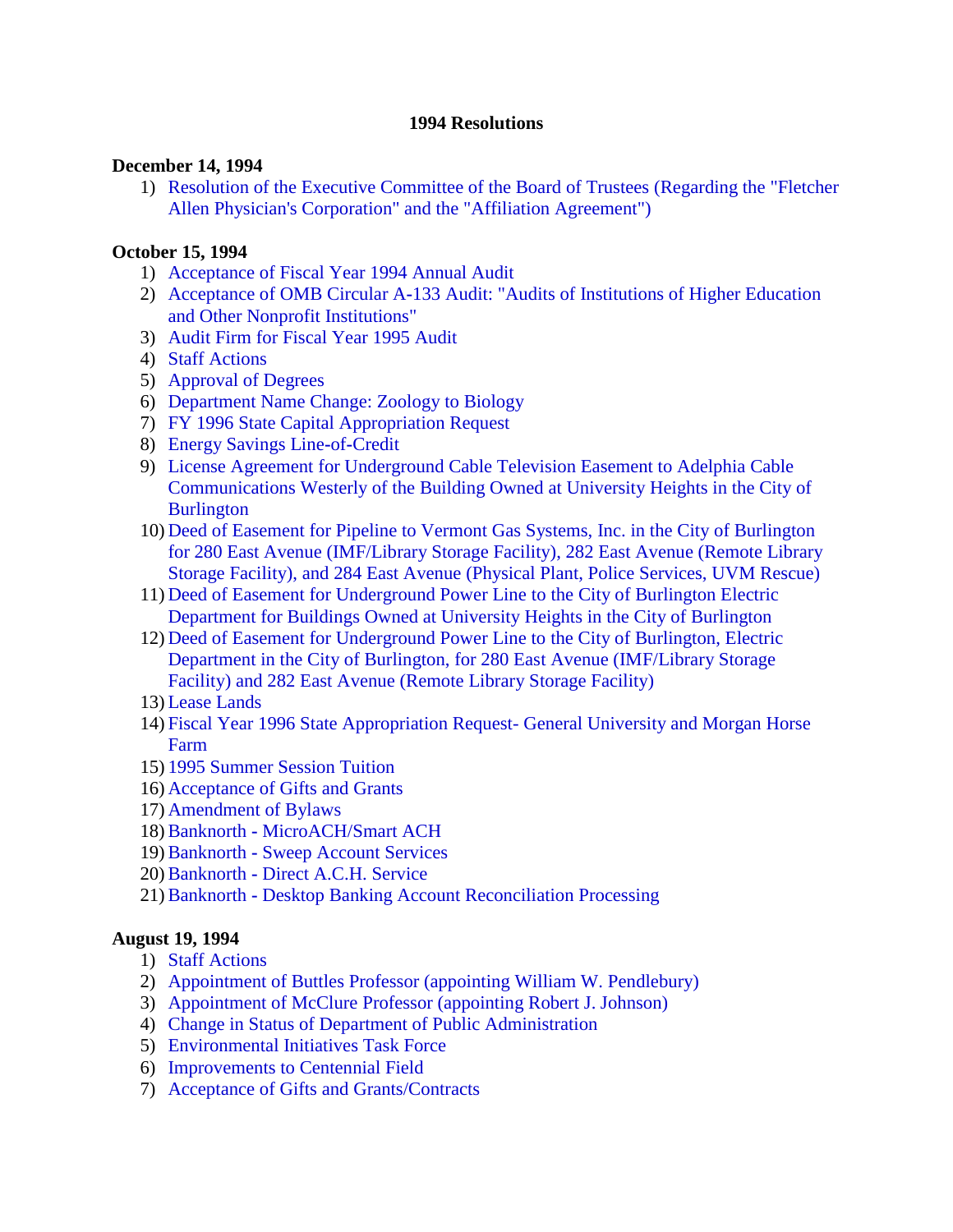- 8) Authorization to [Borrow and to Purchase DeGoesbriand Parking Lot](#page-12-0)
- 9) [Authorization for Leasing of the DeGoesbriand Building and/or Parking Lot](#page-13-0)
- 10) Approval of Certain Arrangements and Agreements Relating to The Organization of an [Integrated System of Health Care and Execution of a Clinical Affiliation Agreement](#page-14-0)

# **May 14, 1994**

- 1) Investment Consultant **-** [Cambridge Associates, Inc.](#page-17-0)
- 2) [Staff Actions](#page-17-0)
- 3) [Authorization for President to Award Degrees at Commencement](#page-17-0)
- 4) [Appointment of Converse Professor \(appointing Anthony S. Campagna\)](#page-17-0)
- 5) [Reorganization of Departments in the College of Agricultural and Life Sciences](#page-17-0)
- 6) [Change in Name of Department of Communication Science and Disorders](#page-18-0)
- 7) [Revision of Section 265 of the Officers' Handbook](#page-18-0)
- 8) [Departmental Reorganization in College of Education and Social Services](#page-18-0)
- 9) [Establishment of Center for Sustainable Agriculture](#page-18-0)
- 10) [Establishment of Humanities Center](#page-18-0)
- 11) [Ph.D. in Natural Resources](#page-18-0)
- 12) [Authorization for Old Mill/Lafayette Project](#page-19-0)
- 13) [Authorization of Library Storage Facility Construction and](#page-19-0) Christie/Wright/Patterson **Renovation**
- 14) [Agricultural Engineering Barn](#page-20-0)
- 15) [License Agreement to Town of Colchester for Recreation Path](#page-20-0)
- 16) [Fiscal Year 1995 Budget Premises: General University](#page-21-0)
- 17) [Fiscal Year 1995 Operating Budget: Morgan Horse Farm](#page-21-0)
- 18) [Tuition and Overseas Program Charges for Fiscal Year 1995](#page-21-0)
- 19) [Fees Changes for Fiscal Year 1995](#page-22-0)
- 20)[Room and Meal Plan Rates, Fiscal Year 1995](#page-22-0)
- 21) [Acceptance of Gifts and Grants/Contracts](#page-22-0)
- 22) [Energy Line of Credit](#page-22-0)
- 23) [Amendment of Bylaws](#page-22-0)
- 24)[Joint Committee on Honorary Degrees](#page-23-0)

### **February 5, 1994**

- 1) [Charter for Audit Services](#page-24-0)
- 2) [Staff Actions](#page-24-0)
- 3) [Authorization for President to Award Degrees in March](#page-24-0)
- 4) [Change in Name of Vermont Regional Cancer Center](#page-24-0)
- 5) [Sale of Eunice Burrington Estate](#page-24-0)
- 6) [Family Student Housing Complex](#page-25-0)
- 7) [Acceptance of Gifts and Grants](#page-25-0)
- 8) [Joint Committee on Honorary Degrees](#page-25-0)
- 9) Retiring Trustees [\(Luther F. Hackett, Wendy A. Klandl, and Alan D.](#page-26-0) Overton)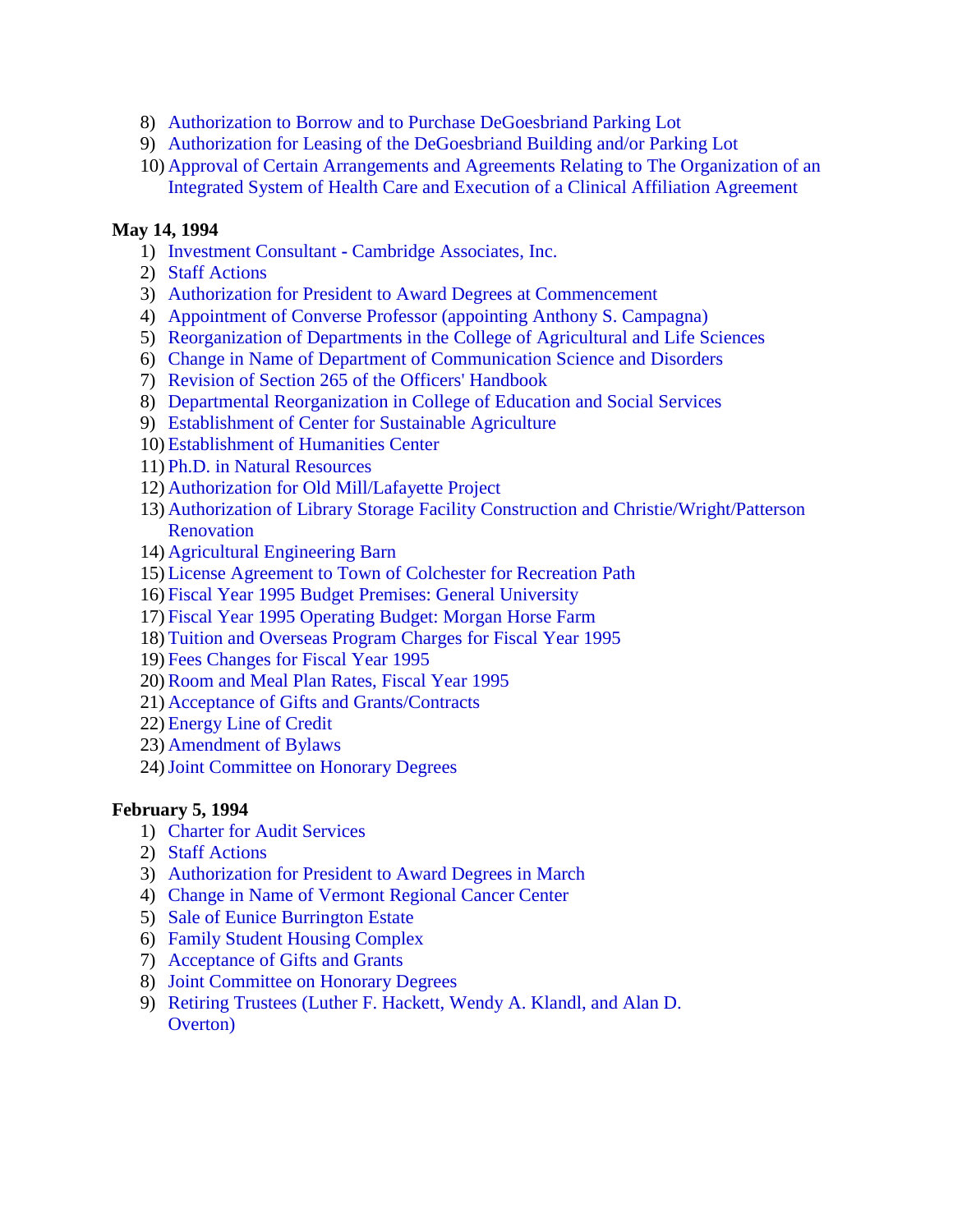# <span id="page-2-0"></span>**UNIVERSITY OF VERMONT AND STATE AGRICULTURAL COLLEGE Resolution of the Executive Committee of the Board of Trustees**

## **December 14, 1994**

# **Resolution Regarding the "Fletcher Allen Physician's Corporation" and the "Affiliation Agreement"**

WHEREAS, the University of Vermont and State Agricultural College ("UVM") Board of Trustees passed a resolution on August 19, 1994 ("the earlier resolution"), approving certain arrangements and agreements relating to the organization of an integrated system of health care and execution of a clinical affiliation agreement; and

WHEREAS, certain circumstances have changed subsequent to the date of passage of such resolution requiring amendments to the authorizations therein provided;

NOW, THEREFORE, it is resolved as follows:

- 1. The entity referenced in the earlier resolution will be known as "Fletcher Allen Health Care" ("FAHC"), and UVM, through the officers designated in the earlier resolution, is hereby authorized to take such actions and enter into such agreements with FAHC as authorized in the earlier resolution; and
- 2. There will be established in addition to FAHC, a non-profit corporation of the State of Vermont, an entity known as "Fletcher Allen Physicians Corporation" ("FAPC"), a nonprofit corporation of the State of Vermont, whose sole member is FAHC, and UVM, through the officers designated in the earlier resolution, is hereby authorized to take such actions and enter into such agreements with FAPC and/or FAHC as authorized in the earlier resolution, subject to the terms and conditions of such resolution; and
- 3. The UVM Provost, ex officio, is hereby authorized to identify FAHC and/or FAPC as an approved faculty practice plan option for UVM College of Medicine faculty who wish to engage in the clinical practice of medicine pursuant to Section 242 of the UVM Officers' Handbook, and further authorized to designate FAHC and/or FAPC as the principal organizations through which such faculty engage in the practice of medicine and offer clinical services; and
- 4. The Clinical Affiliation Agreement referenced in the earlier resolution may be known as an "Affiliation Agreement" and shall otherwise be constituted and executed in a manner consistent with the earlier resolution as hereby emended.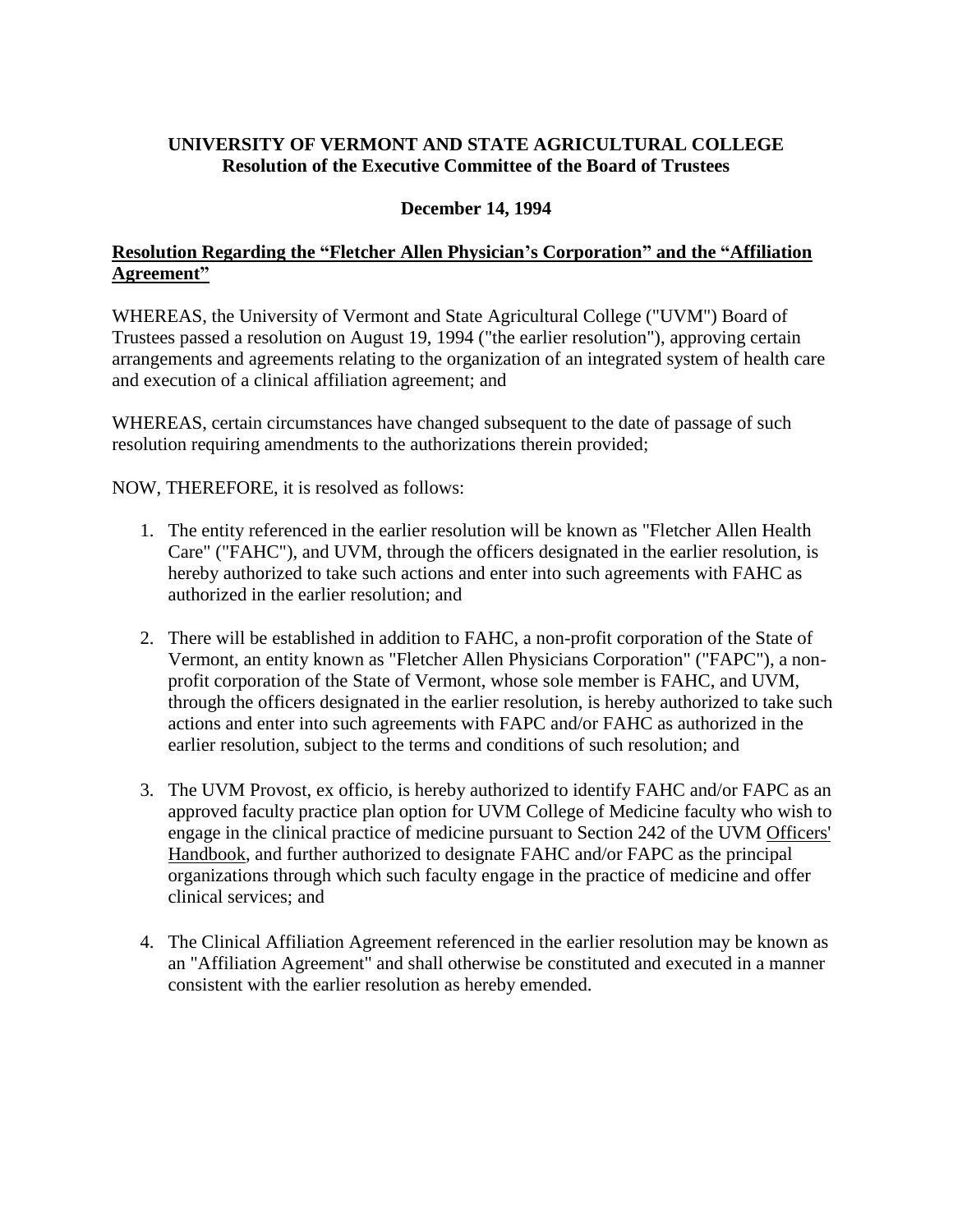# **RESOLUTIONS FULL BOARD**

### **October 15, 1994**

### <span id="page-3-0"></span>**AUDIT COMMITTEE**

### **Acceptance of Fiscal Year 1994 Annual Audit**

WHEREAS, the books and accounts of the University of Vermont and State Agricultural College for the Fiscal Year ended June 30, 1994, have been audited by KPMG Peat Marwick, Certified Public Accountants, under the supervision of the Auditor of Accounts, State of Vermont, and the report of such audit published in detail in accordance with 16, V.S.A., Section 2281(a);

BE IT RESOLVED, that in accordance with authorization contained in the Bylaws, the Board hereby accepts such audit in lieu of the annual audit, and that the same be considered as the report of the Audit Committee.

## **Acceptance of OMB Circular A-133 Audit: "Audits of Institutions of Higher Education and Other Nonprofit Institution"**

WHEREAS, the books and accounts of Federal awards made to the University of Vermont and State Agricultural College for the fiscal year ended June 30, 1993, have been audited on behalf of the United States Government by KPMG Peat Marwick, Certified Public Accountants, in accordance with generally accepted auditing standards and Government Auditing Standards issued by the Controller General of the United States, and the report of said audit is published in detail in accordance with audit and reporting procedures outlined by the United States Office of Management and Budget's Circular A-133 Audits of Institutions of Higher Education and Other Nonprofit Institution:

BE IT RESOLVED, that the Board of Trustees hereby accepts such audit which has been released to the Office of the Inspector General for National External Audit Resources of the United States Department of Health and Human Services.

### **Audit Firm for Fiscal Year 1995 Audit**

RESOLVED, that the Board of Trustees authorizes the President or Interim Vice President for Administration, or their successor, to enter into a contract with KPMG Peat Marwick, Certified Public Accountants, to conduct the annual audit of the University and other related audits for and during the fiscal year ending June 30, 1995, under the terms and conditions of KPMG Peat Marwick's proposal dated January 20, 1993, and contingent upon receipt of a confirmation letter from KPMG Peat Marwick, consistent with the terms and conditions of said proposal. The annual audit shall be conducted in compliance with the requirements of the University Bylaws and State and Federal law.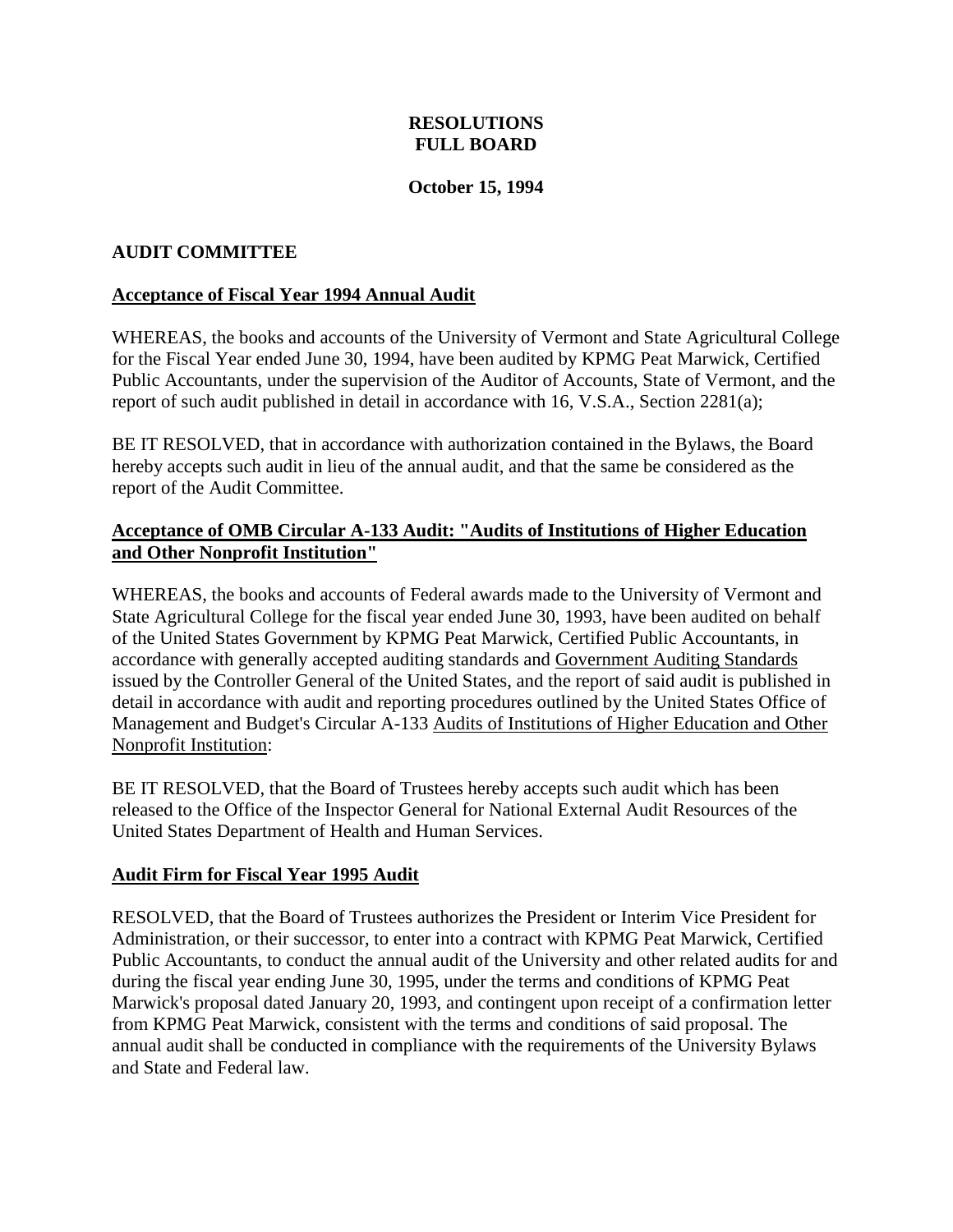# <span id="page-4-0"></span>**EDUCATIONAL POLICY COMMITTEE**

# **Staff Actions**

RESOLVED, that the Board of Trustees receives the list of staff actions and approves leaves of absence noted within.

### **Approval of Degrees**

RESOLVED, that the Board of Trustees approves the awarding of degrees to those students who have completed degree requirements and who have been recommended by their respective deans and approved by the Faculty Senate.

### **Department Name Change: Zoology to Biology**

RESOLVED, that the Board of Trustees approves the change in the name of the Department of Zoology in the College of Arts and Sciences to the Department of Biology.

# **BUILDINGS AND GROUNDS COMMIITEE**

### **FY 1996 State Capital Appropriation Request**

RESOLVED, that the President be and hereby is authorized to request \$4,500,000 from the Governor and Legislature of the State of Vermont for Fiscal Year 1996 for the following capital expenditures (in priority order):

| 1. Pomeroy Hall/ Allen House Project (Phase II)                | \$1,000,000 |
|----------------------------------------------------------------|-------------|
| 2. Athletic Sports and Recreation Complex (Phase I)            | 3,000,000   |
| 3. Americans with Disabilities Act Upgrades (Phase II) 500,000 |             |
| <b>Total FY96 Request</b>                                      | \$4,500,000 |

### **Energy Savings Line**-**of**-**Credit**

RESOLVED, that the Board of Trustees hereby authorizes the Vice President for Administration, the Assistant Vice President for Financial and Personnel Services, the Treasurer, or any officer holding the above positions on an interim basis to obtain and enter into a bank line of credit not to exceed \$500,000 for the purpose of planning and completing certain energy savings projects, and, further, that any officer of this corporation is hereby authorized to certify this resolution to whom it may concern.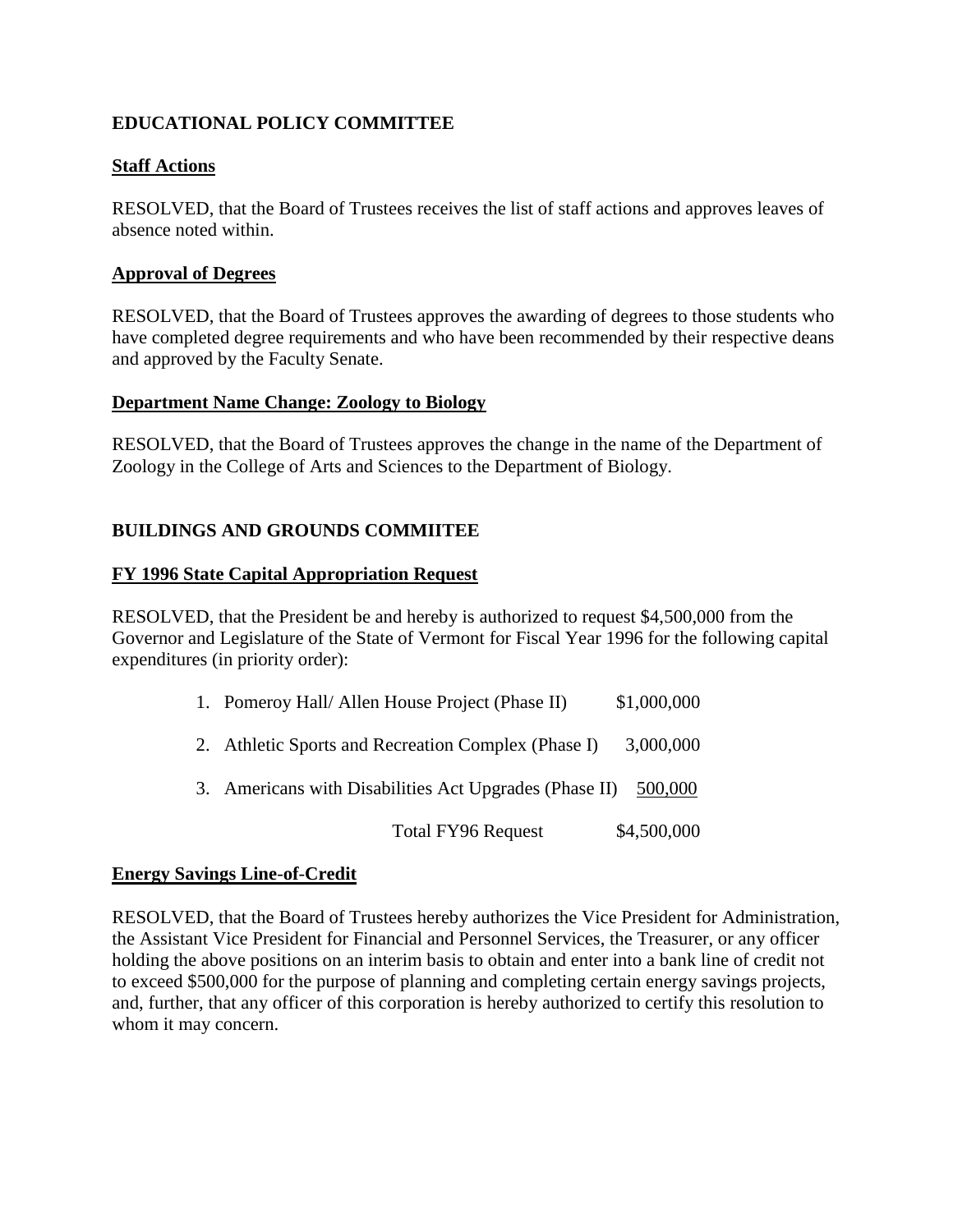<span id="page-5-0"></span>BE IT FURTHER RESOLVED, that the Secretary or Assistant Secretary will provide certificates of incumbency, as required, showing the names and signatures of those persons appointed to any of the positions heretofore mentioned.

# **License Agreement for Underground Cable Television Easement to Adelphia Cable Communications Westerly of the Building Owned at University Heights in the City of Burlington**

WHEREAS, the University is owner of buildings 10 through 23 located at University Heights in the City of Burlington; and

WHEREAS, the City of Burlington Electric Department wishes to replace a portion of the above ground pole structures with an underground electrical service to the University owned buildings which will result in the need to relocate the Adelphia Cable Communications distribution cable that supplies cable television signal to other portions of the City of Burlington; and

WHEREAS, the University is willing to enter into a license agreement with Adelphia Cable Communications that will allow for the relocation of a new underground cable distribution system westerly of the University buildings located at University Heights;

THEREFORE, BE IT RESOLVED, that the Board of Trustees hereby authorizes the President or Interim Vice President for Administration, or their successors, to enter into a license agreement with Adelphia Cable Communications and to execute any and all instruments necessary, proper, and desirable to accomplish that purpose, and further, that any officer of this corporation is hereby authorized to certify this resolution to whom it may concern.

BE IT FURTHER RESOLVED, that the Secretary or Assistant Secretary will provide certificates of incumbency, as required, showing the names and signatures of those persons appointed to any of the positions heretofore mentioned.

# **Deed of Easement for Pipeline to Vermont Gas Systems, Inc. in the City of Burlington for 280 East Avenue (IMF/Library Storage Facility), 282 East Avenue (Remote Library Storage Facility) and 284 East Avenue (Physical Plant, Police Services. UVM Rescue)**

WHEREAS, the University is owner of buildings located at 280, 282, and 284 East Avenue in the City of Burlington; and

WHEREAS, the University desires and is willing to grant an easement ten feet wide to Vermont Gas Systems, Inc., in order to relocate the existing gas supply main to 280 East Avenue (a building used for its IMF/Library Storage Facility) and to supply gas to 282 East Avenue building (a used as a Remote Library Storage Facility) and to 284 East Avenue (a building containing its Physical Plant and Police Services Departments and UVM Rescue);

THEREFORE, BE IT RESOLVED, that the Board of Trustees hereby authorizes the President or Interim Vice President for Administration, or their successors, to grant a Deed of Easement for Pipeline to Vermont Gas Systems, Inc., and to execute any and all instruments necessary, proper,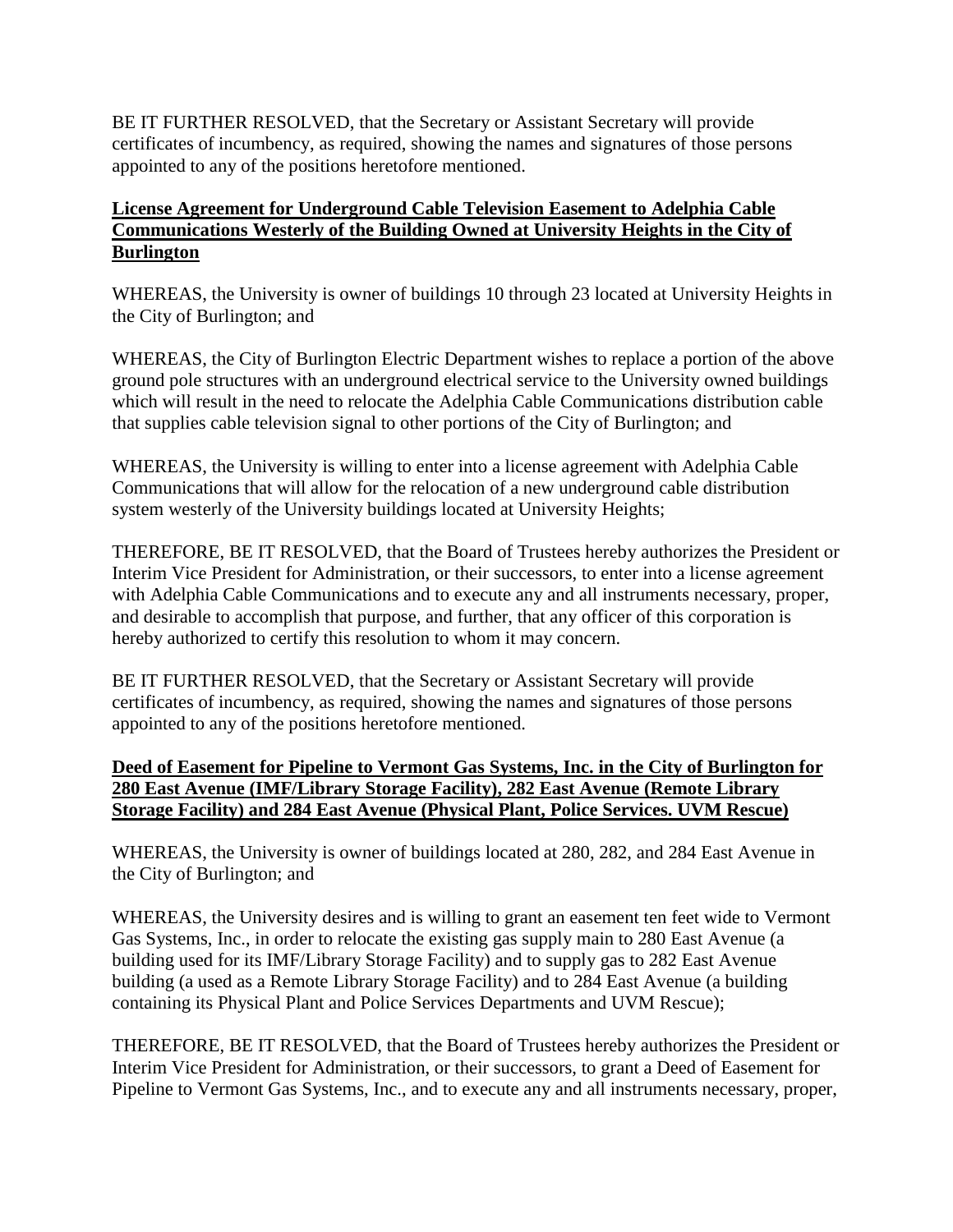<span id="page-6-0"></span>and desirable to accomplish that purpose, and further, that any officer of this corporation is hereby authorized to certify this resolution to whom it may concern.

BE IT FURTHER RESOLVED, that the Secretary or Assistant Secretary will provide certificates of incumbency, as required, showing the names and signatures of those persons appointed to any of the positions heretofore mentioned.

# **Deed of Easement for Underground Power Line to the City of Burlington Electric Department for Buildings Owned at University Heights in the City of Burlington**

WHEREAS, the University is owner of buildings 10 through 23 located at University Heights in the City of Burlington; and

WHEREAS, the University desires and is willing to grant an easement, ten feet wide, to the City of Burlington to allow the Burlington Electric Department to relocate, extend, operate and maintain a new underground electrical distribution system to serve the University buildings located on University Heights;

THEREFORE, BE IT RESOLVED, that the Board of Trustees hereby authorizes the President or Interim Vice President for Administration, or their successors, to grant an easement to the City of Burlington and to execute any and all instruments necessary, proper, and desirable to accomplish that purpose, and further, that any officer of this corporation is hereby authorized to certify this resolution to whom it may concern.

BE IT FURTHER RESOLVED, that the Secretary or Assistant Secretary will provide certificates of incumbency, as required, showing the names and signatures of those persons appointed to any of the positions heretofore mentioned.

# **Deed of Easement for Underground Power Line to the City of Burlington, Electric Department in the City of Burlington, for 280 East Avenue (IMF/Library Storage Facility) and 282 East Avenue (Remote Library Storage Facility)**

WHEREAS, the University is owner of buildings located at 280 and 282 East Avenue in the City of Burlington; and

WHEREAS, the University desires and is willing to grant an easement, ten feet wide, to the City of Burlington to allow the Burlington Electric Department to relocate, extend, operate and maintain the existing underground electrical service currently supplying 280 East Avenue building used for its IMF /Library Storage Facility and to extend service to include its 282 East Avenue building used for Remote Library Storage Facility;

THEREFORE, BE IT RESOLVED, that the Board of Trustees hereby authorizes the President or Interim Vice President for Administration, or their successors, to grant an easement to the City of Burlington and to execute any and all instruments necessary, proper, and desirable to accomplish that purpose, and further, that any officer of this corporation is hereby authorized to certify this resolution to whom it may concern.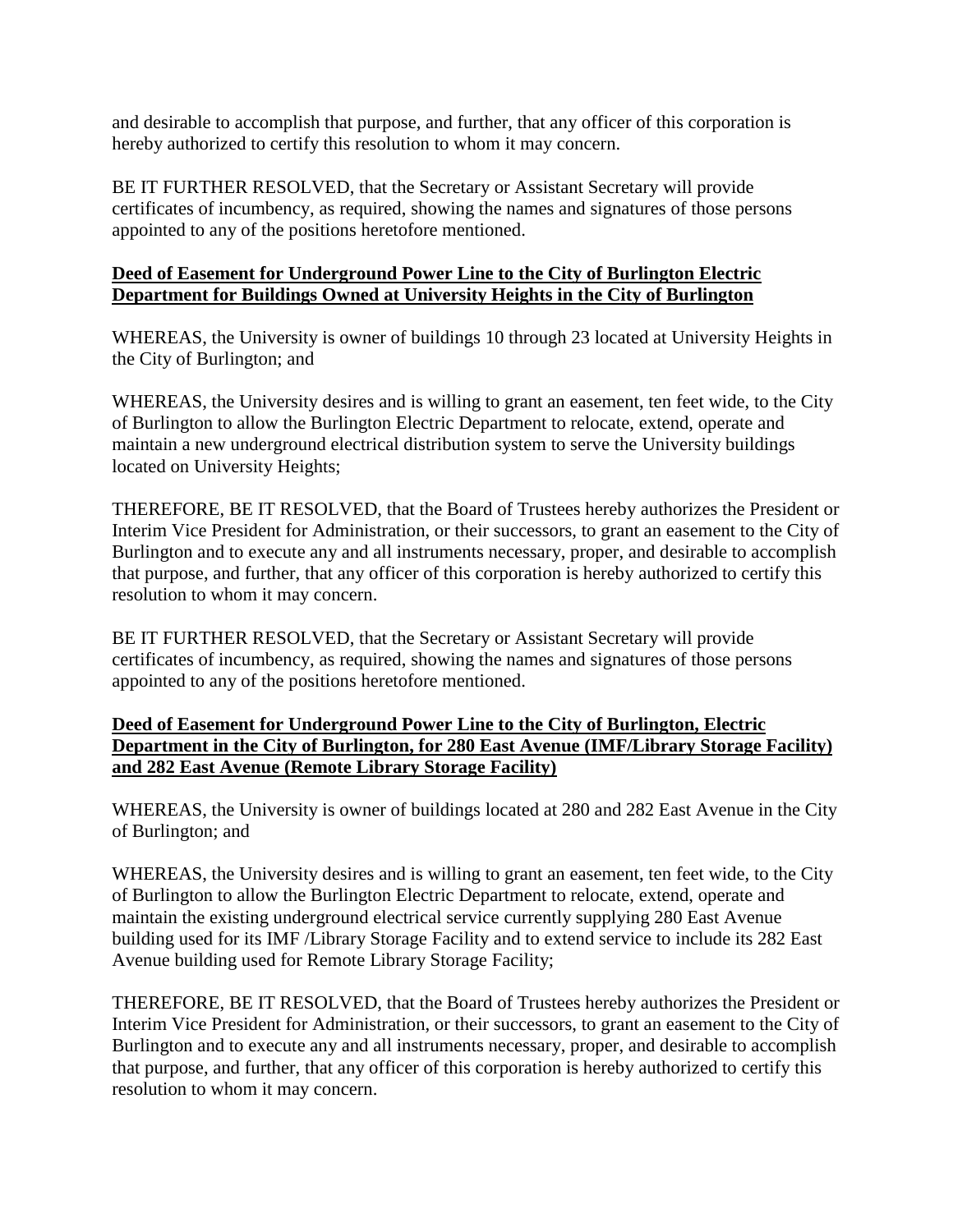BE IT FURTHER RESOLVED, that the Secretary or Assistant Secretary will provide certificates of incumbency, as required, showing the names and signatures of those persons appointed to any of the positions heretofore mentioned.

# **Lease Lands**

WHEREAS, the Board of Trustees in 1973 authorized University officials to sell tracts of the University's Lease Lands, subject to the reservation of certain rights to oil, gas, and mineral extraction; and

WHEREAS, the Board of Trustees in 1990 authorized University officials to sell these tracts, subject only to the reservation of a specified royalty interest in any exploitation of oil, gas, or mineral reserves; and

WHEREAS, the University has since 1973 sold a number of tracts of Lease Land in accordance with the Board's prior authorizations, but a number of tracts remain unsold; and

WHEREAS, the University in 1994 implemented a geological assessment of the actual or potential resources underlying the lease lands, to include oil, gas, and minerals, the latter including sand and gravel; and

WHEREAS, that geological assessment, completed in August 1994, revealed that certain Lease Lands may represent real or potential economic value through subsurface exploitation, but many other lots demonstrate no likelihood of any meaningful potential economic gain arising from the retention of subsurface rights or royalties; and

WHEREAS, relinquishment of title to those Lease Lands that have no real or potential economic value best serves the University's current interests, because the cost of administering the remaining Lease Lands now exceeds the revenues generated by collecting rent on those tracts; and

WHEREAS, the reservation by the University of right or royalty interests in underground resources has impeded the University's efforts to sell these lands;

THEREFORE, BE IT RESOLVED, that the Board of Trustees hereby authorizes the President or Interim Vice President for Administration, or their successors, to dispose of all right, title, and interest in the Lease Lands, excepting those tracts that the President or Interim Vice President for Administration or their successors, in their sole discretion, deem potentially valuable for their subsurface resources or other purposes.

BE IT FURTHER RESOLVED, that the President or Interim Vice President for Administration, or their successors, are authorized to sell Lease Lands at a cost reasonably calculated to yield an amount equivalent to each tract's annual rental.

BE IT FURTHER RESOLVED, that the President or Interim Vice President for Administration, or their successors, are authorized to surrender the University's remaining rights or royalty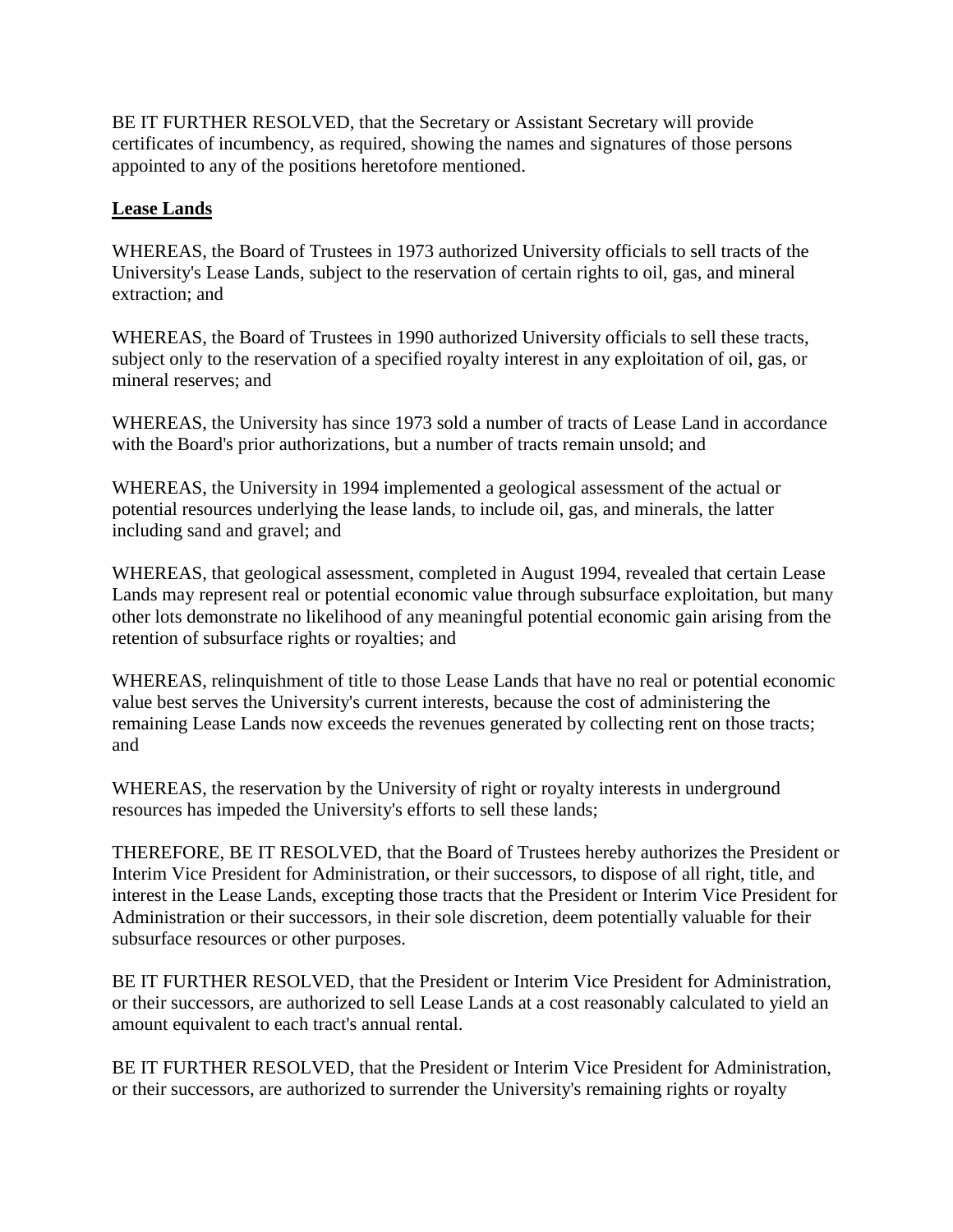<span id="page-8-0"></span>interests relative to underground resources underlying tracts of Lease Land already sold that lack economic potential, in exchange for a modest fee calculated to cover the administrative costs associated with the surrender of rights.

BE IT FURTHER RESOLVED, that any officer of this corporation is hereby authorized to certify this resolution to whom it may concern.

BE IT FURTHER RESOLVED, that the Secretary or Assistant Secretary will provide certificates of incumbency, as required, showing the names and signatures of those persons appointed to any of the portion heretofore mentioned.

# **FINANCE AND BUDGET COMMITIEE**

# **Fiscal Year 1996 State Appropriation Request - General University and Morgan Horse Farm**

RESOLVED, that the President be and hereby is authorized to request from the Governor and the Legislature of the State of Vermont an appropriation for general operations of The University of Vermont in the amount of \$27,028,743 for Fiscal Year 1996.

BE IT FURTHER RESOLVED, that the President be and hereby is authorized to request an appropriation for general operations of the Morgan Horse Farm of \$10,941 for Fiscal Year 1996.

# **1995 Summer Session Tuition**

RESOLVED, that the Board of Trustees hereby approves a 4 percent increase in tuition for the Summer Session from \$198 to \$206 per credit hour for in-state students and from \$430 to \$448 per credit hour for out-of-state students, the increases to become effective with the 1995 Summer Session.

# **Acceptance of Gifts and Grants**

RESOLVED, that the Board of Trustees hereby accepts gifts in the amount of \$2,157,004 for the period July 1 through September 23, 1994, and grants/contracts in the amount of \$3,692,140 for the period July 1 through July 31, 1994.

# **FULL BOARD**

# **Amendment of Bylaws**

RESOLVED, that the Board of Trustees approves the amendment of Article X, Indemnification and Insurance, of the Bylaws of the University of Vermont and State Agricultural College (as last amended on May 14, 1994).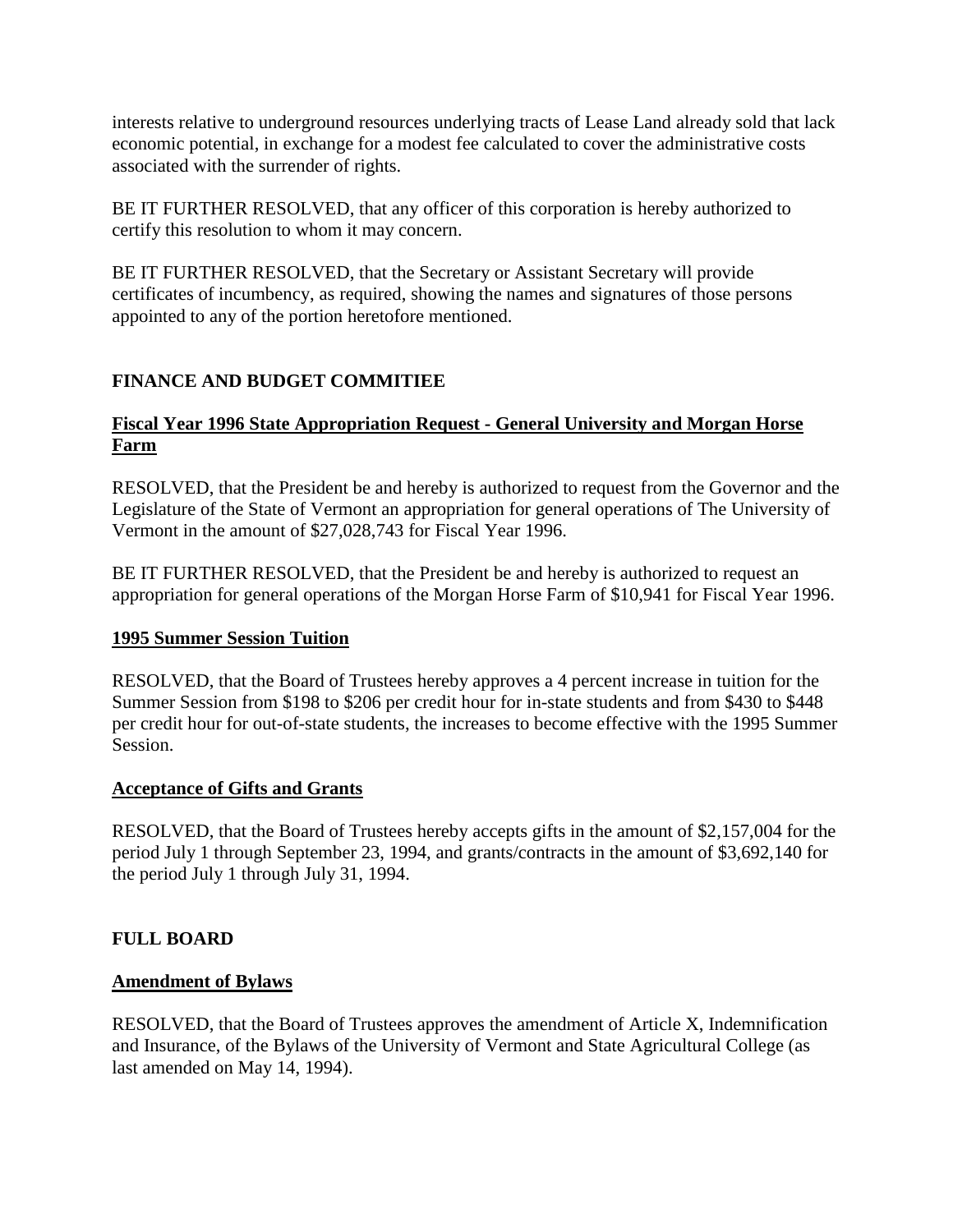# <span id="page-9-0"></span>**Banknorth - MicroACH/Smart ACH**

BE IT RESOLVED, that the University of Vermont and State Agricultural College is authorized to engage in the initiation of Credit and Debit Entries through the MicroACH system computer software program offered by The Howard Bank and to enter into an agreement with the Howard Bank for that purpose.

BE IT FURTHER RESOLVED, that the Vice President for Administration, Assistant Vice President for Financial and Personnel Services, Treasurer and any officer holding the above positions on an interim basis, is authorized to enter into and execute the SMART A.C.H. Services Agreement and the security and operations procedure and other addenda thereto (collectively the "Agreement") between the University of Vermont and State Agricultural College and the Howard Bank providing for the initiation of Credit or Debit Entries by the Company. BE IT FURTHER RESOLVED, that the Vice President for Administration, Assistant Vice President for Financial and Personnel Services, Treasurer and any officer holding the above positions on an interim basis, is authorized to designate, from time to time, one or more employees or agents to initiate or confirm Credit or Debit Entries pursuant to the Agreement and to take any other actions necessary and incident thereto.

BE IT FURTHER RESOLVED, that any officer of this Corporation is hereby authorized to certify this resolution to whom it may concern. This resolution is to take effect October 15, 1994.

# **Banknorth - Sweep Account Service**

BE IT RESOLVED, that for purposes of utilizing the sweep account services of the Howard Bank, the University of Vermont and State Agricultural College shall enter into a Sweep Account Service Agreement with the Howard Bank containing such terms and provisions as any one of the officers, employees or agents of the University who are named below and the Howard Bank shall agree upon, the execution of such Agreement to be conclusive evidence of the executing person's approval of all of the terms and provisions of such Agreement. This authorization shall also extend to the execution on behalf of the University of Vermont and State Agricultural College of a Master Repurchase Agreement with the Howard Bank, if necessary or desirable, in order to effect the terms of the Sweep Account Service Agreement. Such officers, employees or agents of the University of Vermont and State Agricultural College shall, fromtime to time, designate one or more individuals ("Authorized Agent"), who shall have full power and authority to initiate transfers between the University's accounts, obtain account information, or perform any function specifically designated in writing on Schedule A of the Agreement. The following officers, employees or agents of the University, acting singly, are hereby given the power and authority to execute the Sweep Account Service Agreement, to designate Authorized Agents as aforesaid, and to execute additional exhibits to such Agreement in order to, from time to time, select different services: Rayburn V. Lavigne, Interim Vice President for Administration; Stephanie A. Woods, Interim Assistant Vice President for Financial and Personnel Services; Kathleen Payne, Interim Treasurer.

BE IT FURTHER RESOLVED, that any officer of this Corporation is hereby authorized to certify this resolution to whom it may concern. This resolution is to take effect October 15, 1994.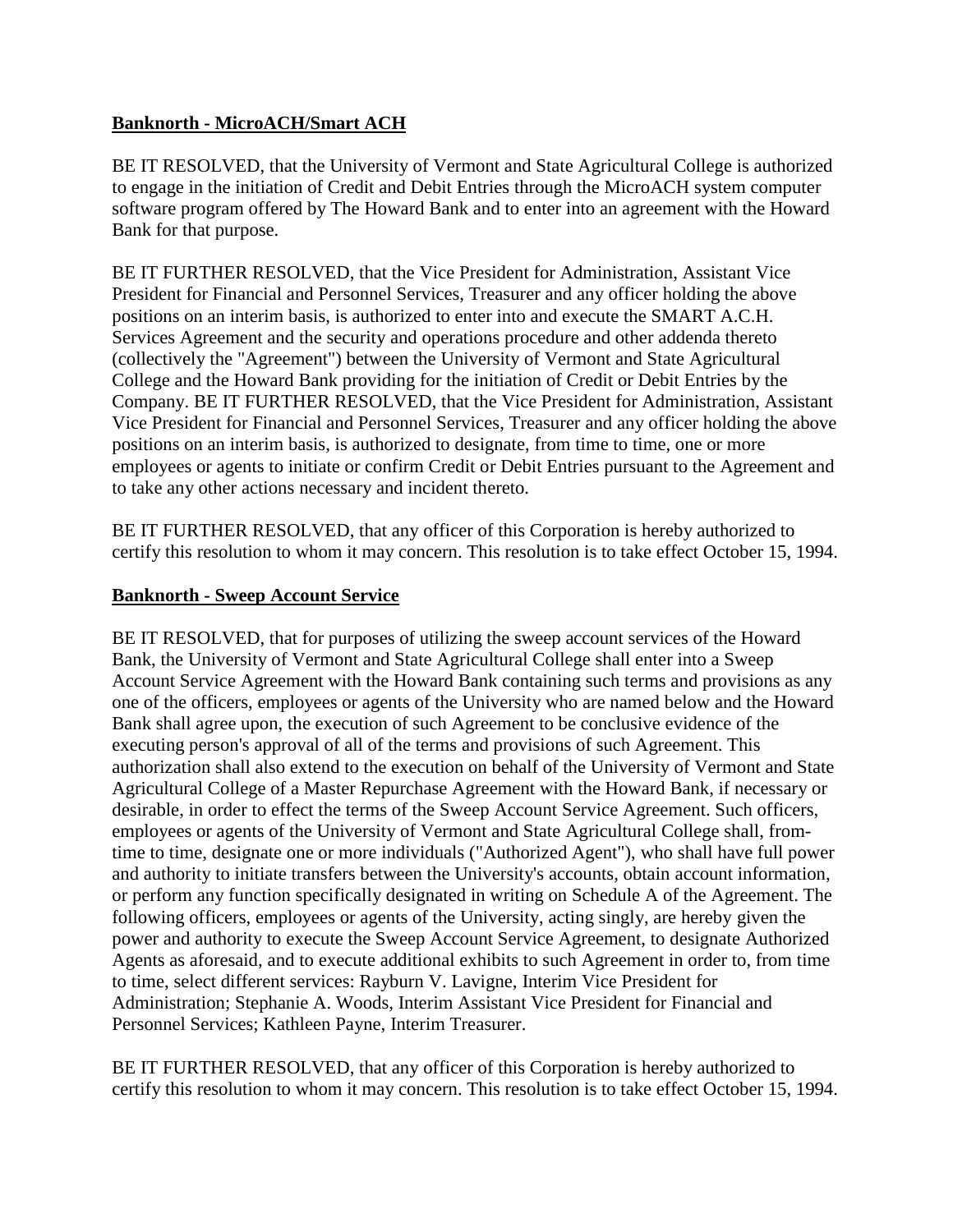## <span id="page-10-0"></span>**Banknorth - Direct A. C. H. Service**

BE IT RESOLVED, that the Vice President for Administration, the Assistant Vice President for Financial and Personnel Services, the Treasurer, or any officer holding the above positions on an interim basis, is authorized to enter into and execute the Direct A. C. H. Services Agreement and the security and operations procedure and other addenda thereto (collectively the "Agreement") between the University of Vermont and State Agricultural College and the Howard Bank providing for the initiation of Credit or Debit Entries by the University of Vermont and State Agricultural College, and to execute additional Schedules to said Agreement in order to, from time to time, select different services.

BE IT FURTHER RESOLVED, that the Vice President for Administration, the Assistant Vice President for Financial and Personnel Services, the Treasurer, or any officer holding the above positions on an interim basis, is authorized to designate, from time to time, one or more employees or agents to initiate or confirm Credit or Debit Entries pursuant to the Agreement and to take any other actions necessary and incident thereto.

BE IT FURTHER RESOLVED, that any officer of this Corporation is hereby authorized to certify this resolution to whom it may concern. This resolution is to take effect October 15, 1994.

### **Banknorth - Desktop Banking Account Reconciliation Processing**

BE IT RESOLVED, that the Board of Trustees authorizes the Vice President for Administration, Assistant Vice President for Financial and Personnel Services, the Treasurer, or any officer holding the above positions on an interim basis, to enter into and execute the Account Reconciliation Processing Service Agreement and all its Exhibits and Schedules (collectively the "Agreement") between the University of Vermont and State Agricultural College and the Howard Bank.

BE IT FURTHER RESOLVED, that the Board of Trustees authorizes the Vice President for Administration, the Assistant Vice President for Financial and Personnel Services, the Treasurer, or any officer holding the above positions on an interim basis, to execute on behalf of the University additional exhibits to said Agreement in order to, from time to time, select different services.

BE IT FURTHER RESOLVED, that any officer of this Corporation is hereby authorized to certify this resolution to whom it may concern. This resolution is to take effect October 15, 1994.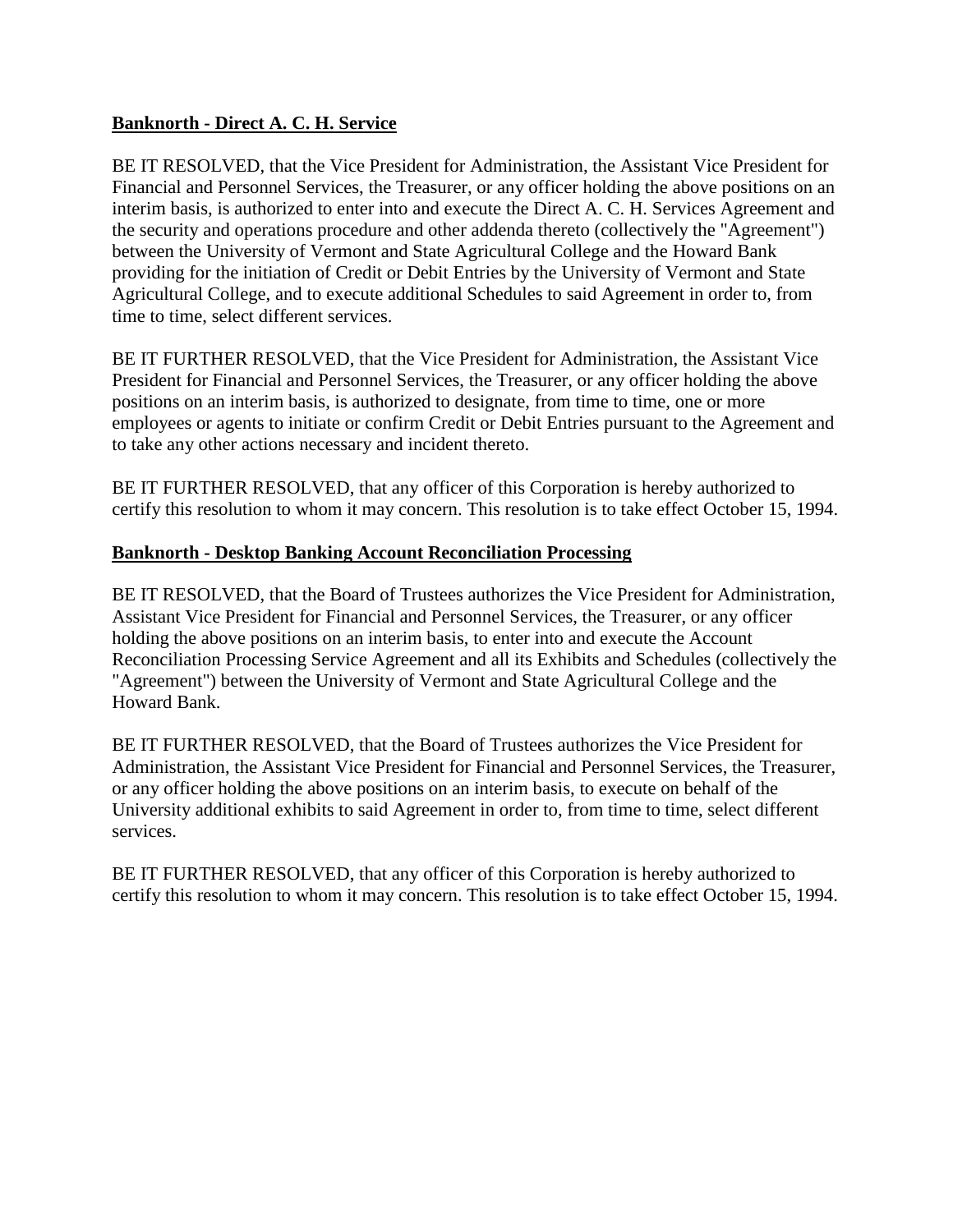# **RESOLUTIONS FULL BOARD**

### **August 19, 1994**

# <span id="page-11-0"></span>**EDUCATIONAL POLICY COMMITTEE**

## **Staff Actions**

RESOLVED, that the Board of Trustees accepts the list of staff actions and approves leaves of absence noted on pages 5 and 6 of the staff action list.

### **Appointment of Buttles Professor**

RESOLVED, that the Board of Trustees approves the appointment of William W. Pendlebury as the Buttles Professor of Pathology for a five-year term beginning June 1, 1994.

### **Appointment of McClure Professor**

RESOLVED, that the Board of Trustees approves the appointment of Robert J. Johnson as the McClure Professor of Musculoskeletal Research for a five-year term beginning July 1, 1994.

### **Change in Status of Department of Public Administration**

RESOLVED, that the Board of Trustees approves the change in status of the Department of Public Administration from departmental status in the School of Business Administration to program status within the Department of Political Science in the College of Arts and Sciences, effective with the academic year 1994-95.

### **Environmental Initiatives Task Force**

RESOLVED, that the Board of Trustees thanks the Task Force for its work on Environmental Initiatives, that it commends the Provost for his response, and that it urges the academic community to continue to work aggressively toward the goals enumerated in the report. The Board looks forward to learning the details of implementation, including the nature of the University decision-making process, including the responsibilities of the Board and other individuals, and the development of a timetable for completion and action by October 1, 1994. With respect to the Environmental Program, the overall aim must be to maintain the essential characteristics that make this program successful, namely (1) its interdisciplinary emphasis; (2) its adaptability to the educational goals of each individual student; (3) the opportunity for independent study; and (4) a commitment to advising and student-focused services.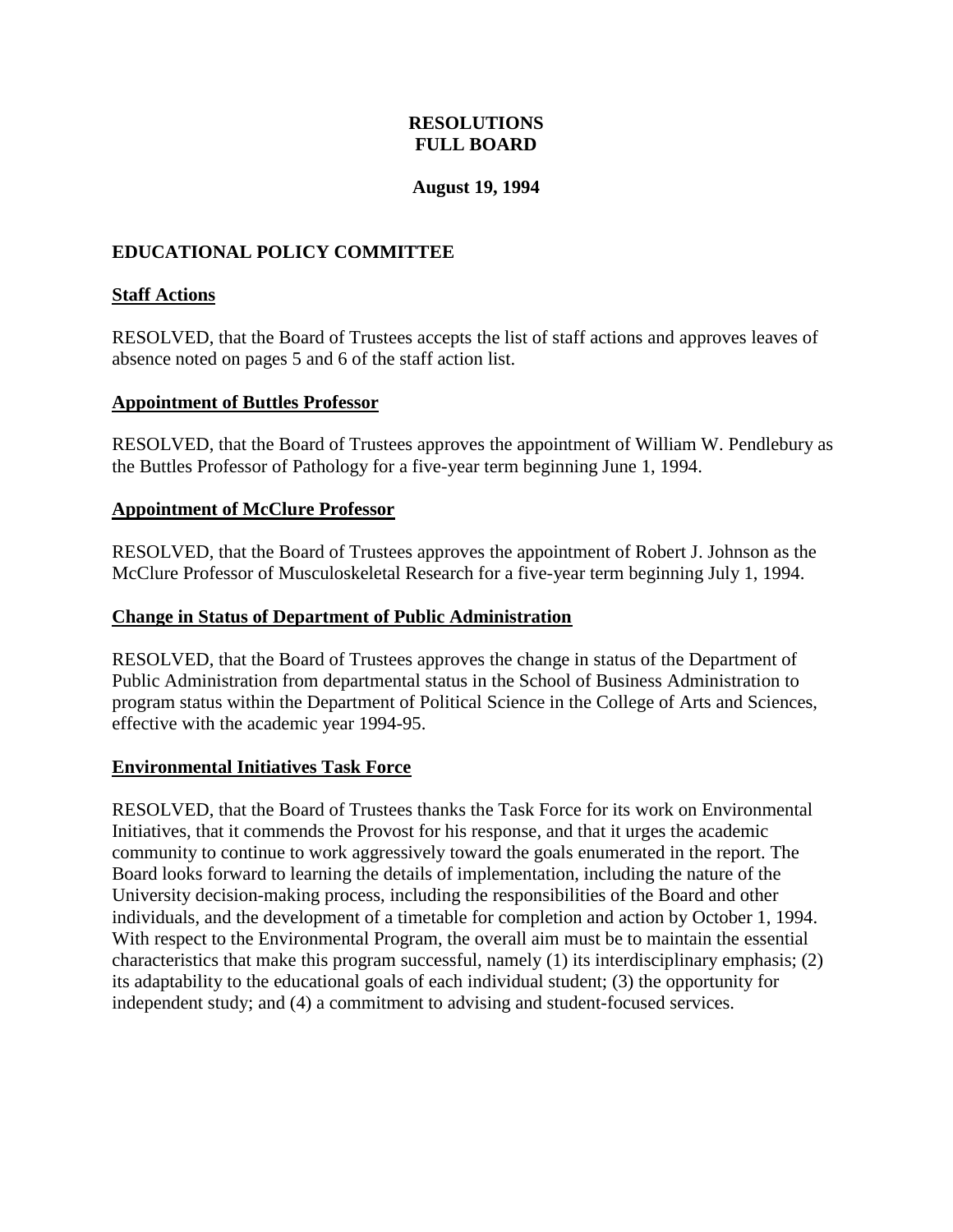# <span id="page-12-0"></span>**BUILDINGS AND GROUNDS**

### **Improvements to Centennial Field**

WHEREAS, the University has been authorized by the General Assembly to utilize up to \$800,000 for improvements to Centennial Field (1993-1994 Act 233, H.875); and

WHEREAS, the University wishes to make such improvements to benefit its athletics program and to meet specifications for single A professional baseball;

THEREFORE, BE IT RESOLVED, that the Board of Trustees hereby authorizes the President or Interim Vice President for Administration, or their successors, to undertake renovations to Centennial Field and to execute any and all documents necessary and appropriate to accomplish that purpose and, further, that any officer of this corporation is hereby authorized to certify this resolution to whom it may concern.

BE IT FURTHER RESOLVED, that the President or Interim Vice President for Administration, or their successors, are authorized to enter into an agreement as required by the Capital Appropriations Act, to bind the Vermont Expos, Inc., to payment of \$30,000 per year rent, to be adjusted annually by the Consumer Price Index, for a ten-year period.

BE IT FURTHER RESOLVED, that the Secretary or Assistant Secretary will provide certificates of incumbency, as required, showing the names and signatures of those persons appointed to any of the positions heretofore mentioned.

# **FINANCE AND BUDGET COMMITTEE**

# **Acceptance of Gifts and Grants/Contracts**

RESOLVED, that the Board of Trustees hereby accepts gifts in the amount of \$1,805,715.10 for the period April 8, 1994, through June 30, 1994, and grants/contracts in the amount of \$20,813,006 for the period March 1, 1994, through June 30, 1994.

# **FULL BOARD**

### **Authorization to Borrow and to Purchase DeGoesbriand Parking Lot**

WHEREAS, at the time the University purchased the DeGoesbriand Building from the Medical Center Hospital of Vermont (Hospital herein) in 1977 it borrowed \$4,200,000 to finance said purchase, said loan currently having a remaining balance of approximately \$426,000; and

WHEREAS, at the time the University purchased the DeGoesbriand Building from the Hospital it obtained an option to purchase the DeGoesbriand Parking Lot from the Hospital for \$1,200,000; and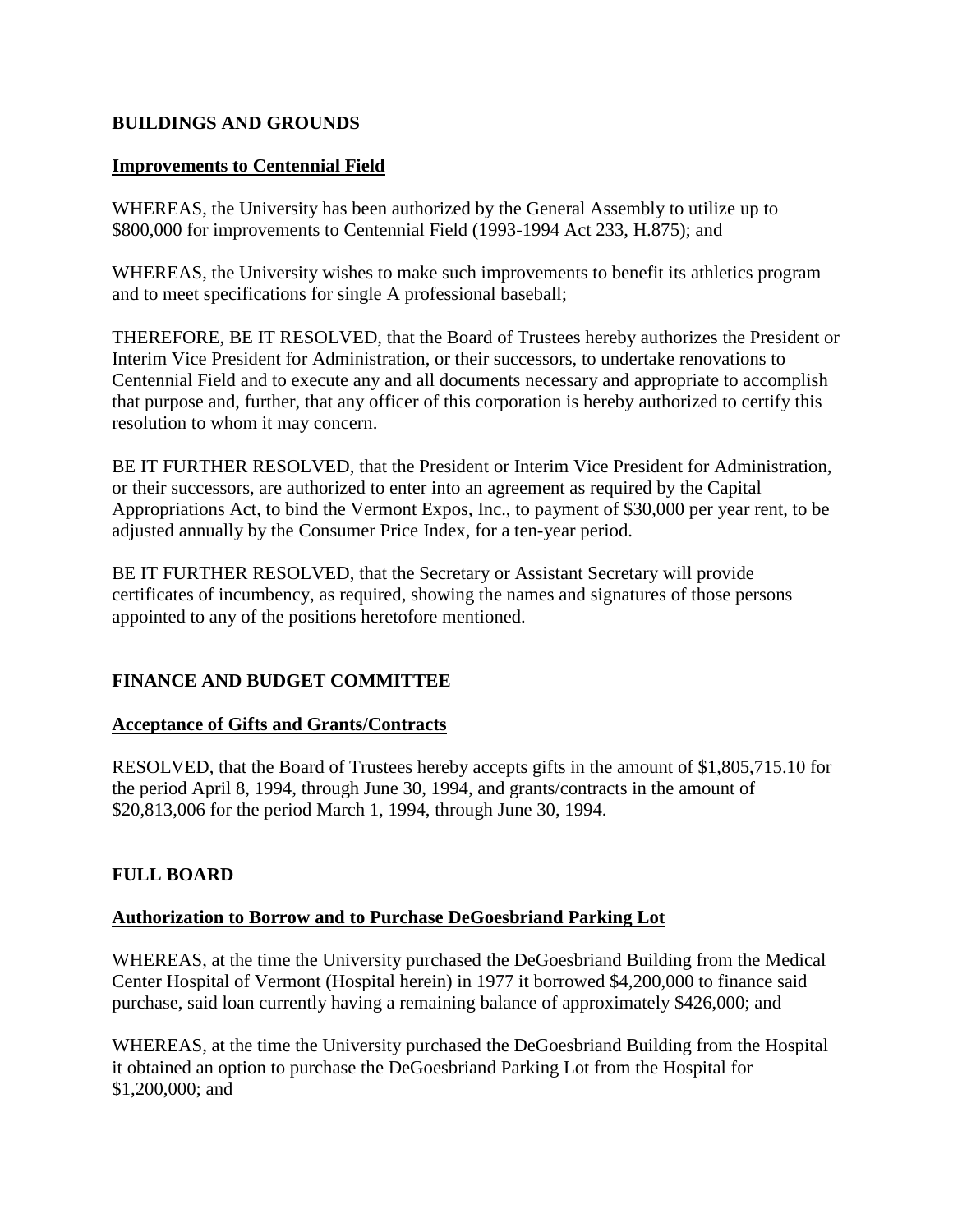<span id="page-13-0"></span>WHEREAS, the University now wishes to pay off the remaining balance of the DeGoesbriand loan and to exercise its option to purchase the DeGoesbriand Parking Lot;

NOW, THEREFORE, BE IT RESOLVED, that the University is hereby authorized to exercise its option and purchase the DeGoesbriand Parking Lot for the specified amount and to borrow an amount not to exceed \$1,630,000 for the purpose of paying the purchase price for the DeGoesbriand Parking Lot and to pay off the remaining balance on the existing loan for the 1977 purchase of the DeGoesbriand Building.

BE IT FURTHER RESOLVED, that the President or Interim Vice President for Administration, or their successors or designees, shall be authorized to provide reasonable security for the above authorized loan as may be required, and shall also be authorized to execute any and all instruments necessary, proper, and desirable for the purposes specified in this resolution.

BE IT FURTHER RESOLVED, that the Secretary or Assistant Secretary will provide certificates of incumbency, as required, showing the names and signatures of those persons appointed to any of the positions heretofore mentioned.

# **Authorization for Leasing of the DeGoesbriand Building and/or Parking Lot**

WHEREAS, the University may desire to terminate existing leases in the DeGoesbriand building, and enter into new leases relative to such building; and

WHEREAS, the University may wish to lease such interests as it may acquire in the DeGoesbriand parking lot upon exercise of its option to purchase such parking lot from the Medical Center Hospital of Vermont, such purchase authorized upon resolution of this Board of even date herewith;

THEREFORE, BE IT RESOLVED, that the President or Interim Vice President for Administration, or their successors or designees, shall be authorized and empowered to develop new leases and/or subleases relative to the DeGoesbriand building and/or parking lot in accordance with the following terms:

- a. Insofar as such leases pertain to property currently the subject of effective leases, the new leases shall be constituted in a manner deemed by the President or Interim Vice President, their successors or designees, to be generally consistent with the rights and obligations of the parties thereto and any subleasees and/or mutually acceptable to the University and any such party;
- b. The rental amount specified in any lease pertaining to the DeGoesbriand building and/or parking lot shall be set at a rate enabling the University to meet its costs of ownership of said property; and
- c. Subject to such requirements, the lease agreement(s) shall contain such other provisions as said officer shall determine to be necessary, proper, and desirable consistent with fiduciary standards and the exercise of reasonable discretion.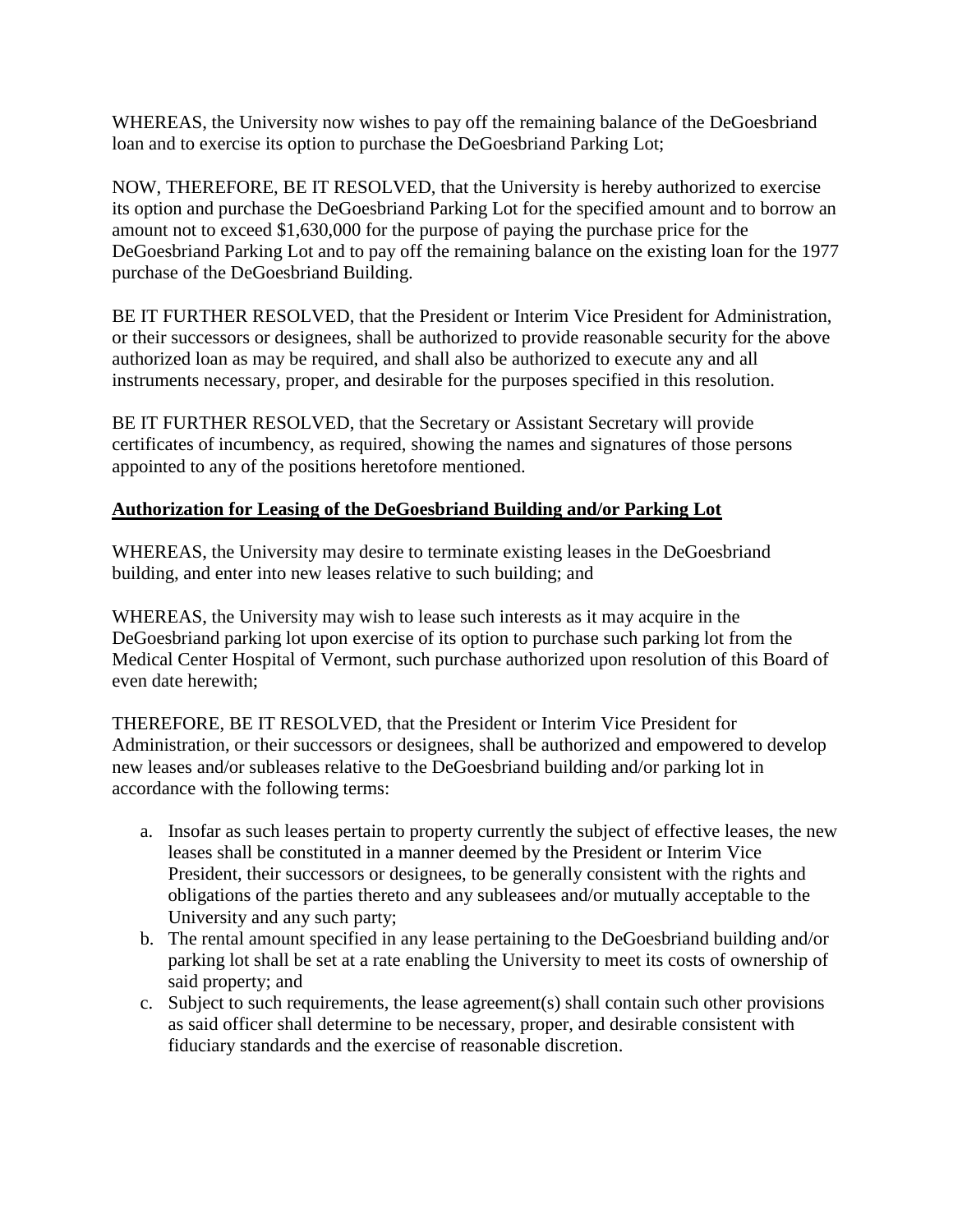<span id="page-14-0"></span>BE IT FURTHER RESOLVED, that the President or Interim Vice President for Administration, or their successors or designees, shall be authorized to execute any and all instruments necessary, proper and desirable, including but not necessarily limited to lease agreement(s), for the purposes specified in this resolution.

BE IT FURTHER RESOLVED, that the Secretary or Assistant Secretary will provide certificates of incumbency, as required, showing the names and signatures of those persons appointed to any of the positions heretofore mentioned.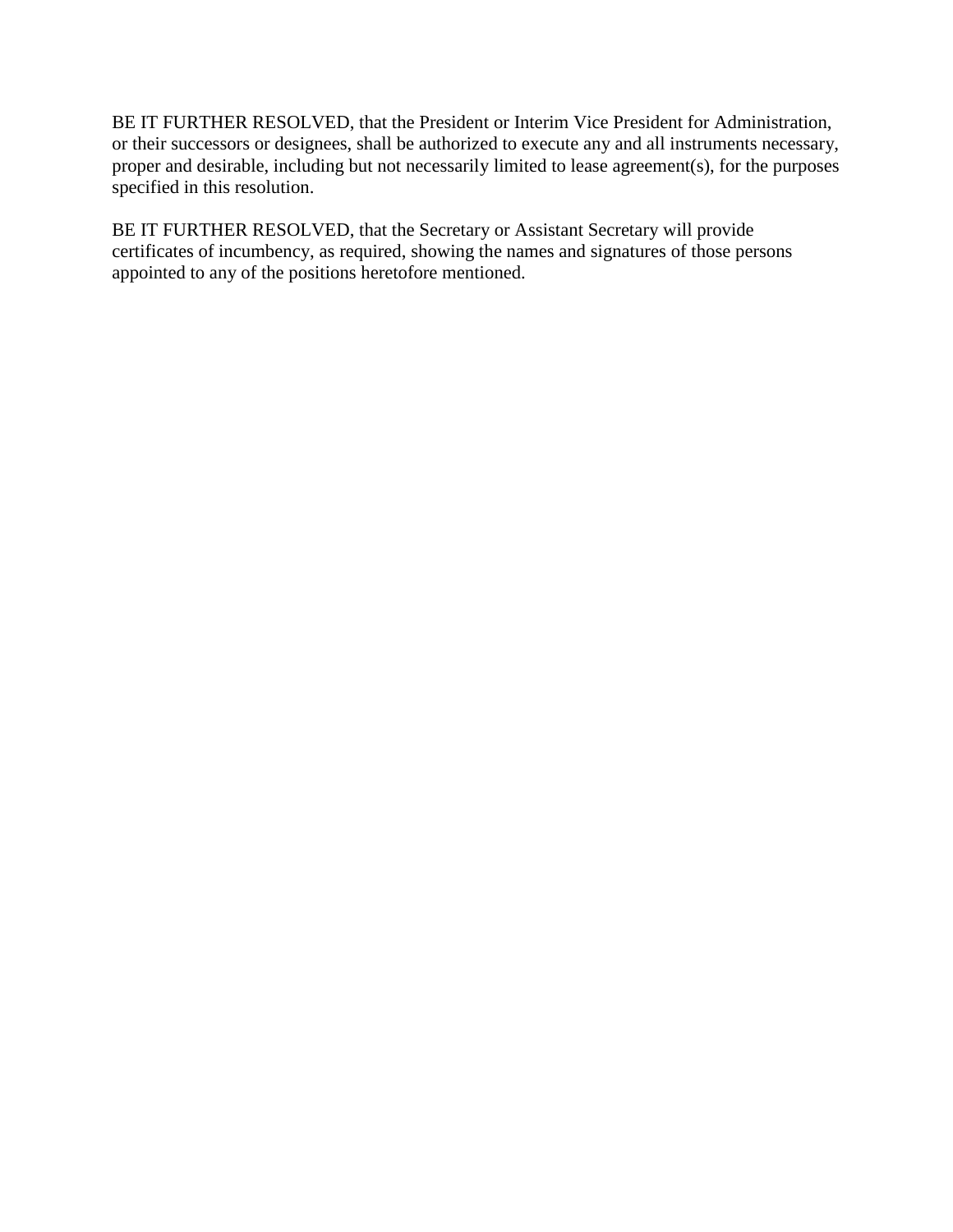#### REVISED

# **UNIVERSITY OF VERMONT AND STATE AGRICULTURAL COLLEGE**

### **BOARD OF TRUSTEES AUGUST 19, 1994**

### **APPROVAL OF CERTAIN ARRANGEMENTS AND AGREEMENTS RELATING TO THE ORGANIZATION OF AN INTEGRATED SYSTEM OF HEALTH CARE AND EXECUTION OF A CLINICAL AFFILIATION AGREEMENT**

WHEREAS, the University of Vermont and State Agricultural College ("UVM") is a public institution of higher education dedicated to excellence in instruction, innovation in research and scholarship, and public service; and

WHEREAS, to further its mission, UVM has engaged in collaborative planning discussions with the Medical Center Hospital of Vermont ("MCHV"), the University Health Center, Inc. ("UHC") and Fanny Allen Hospital, Hotel Dieu ("FAH") to consider the development of a more coordinated, patient-focused health care delivery system, integrating hospital and physician services offered by MCHV, FAH and UHC with the medical and health education and research programs and activities of UVM; and

WHEREAS, the outcome of such planning process has resulted in the development of a plan for an integrated system designed to bring improved health care services to the people of our community and beyond; and

WHEREAS, MCHV, UHC and FAH intend to execute an Agreement to Organize an Integrated System of Health Care ("ICA") providing for the establishment of an entity to be named Fletcher \* Allen Health Care, Vermont's Academic Medical Center ("VAMC"), which will operate on an integrated basis health care facilities, programs and services now separately operated by MCHV, UHC and FAH; and

WHEREAS, VAMC through the integration of services, may benefit patients and other service consumers in the form of higher quality, greater accessibility and lower cost, and through contractual affiliation with UVM provide a mechanism for UVM, its faculty, staff and students engaged in educational and research endeavors in the medical and health sciences and related fields to pursue such objectives in a manner consistent with the mission of UVM and their respective Colleges and Schools; and

WHEREAS, the affiliation of UVM and VAMC and the establishment of a coordinated system of health care closely related to education and research will further UVM's missions and be consistent with principles of health care reform set forth in Vermont Act No. 160;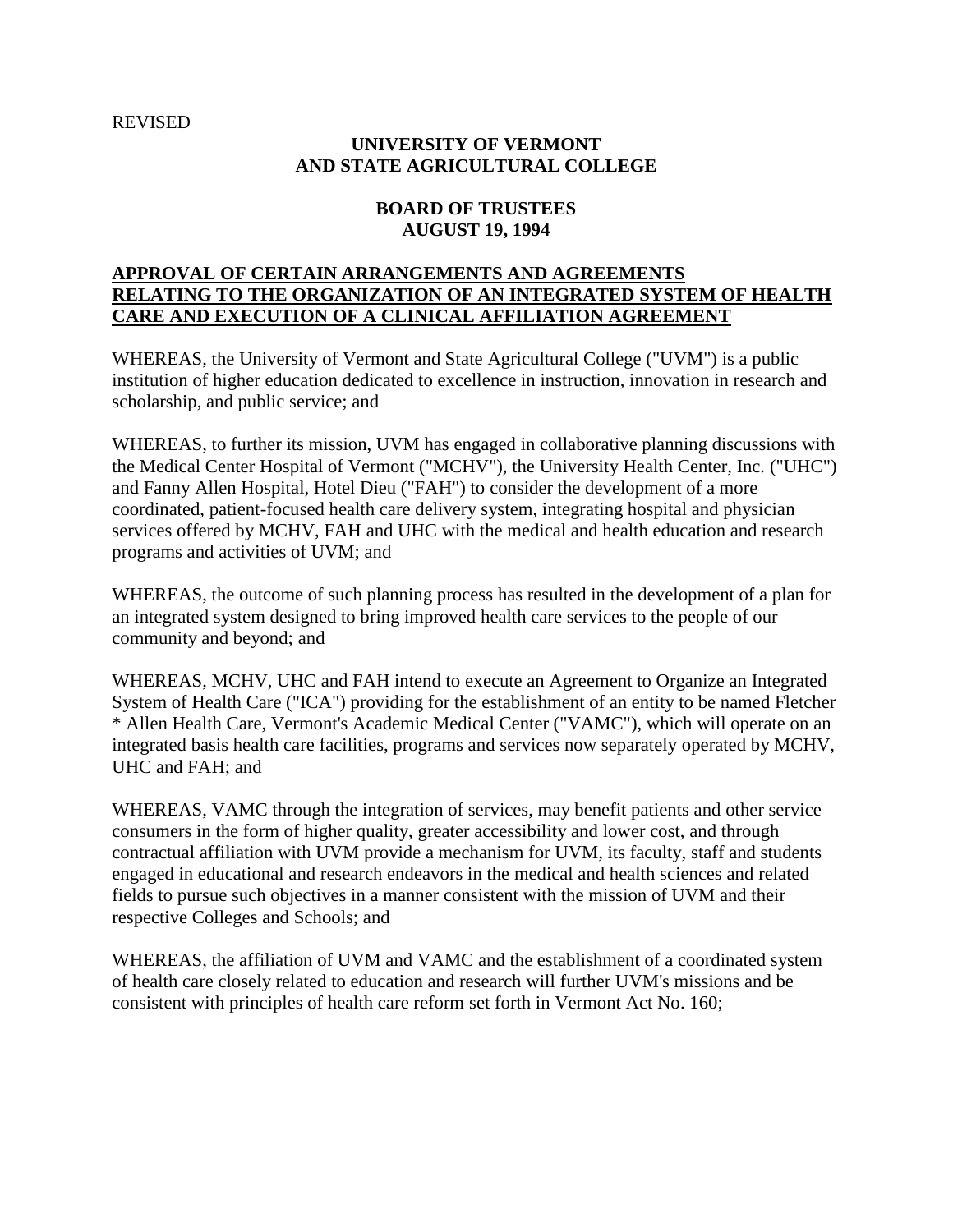#### NOW THEREFORE, BE IT RESOLVED, AS FOLLOWS:

- 1. Consistent with the organizational plan summarized in Attachment A to this resolution, UVM will become a "Class B" Member of VAMC with such rights and powers as will be described in the governance documents of VAMC. As a Class B Member, UVM shall appoint persons as Trustees to the VAMC Board in a manner consistent with VAMC governance documents and such protocols and criteria as this UVM Board may establish from time to time. The first such set of protocols and criteria are described in Attachment B to this Resolution and shall be approved and effective upon passage of this Resolution.
- 2. Upon satisfaction of the contingencies which form the basis for the establishment of VAMC under the ICA, as more fully described in Attachment A to this Resolution, and establishment of VAMC pursuant to the ICA, the UVM Provost is hereby authorized ex officio, in the exercise of his/her reasonable discretion, to identify VAMC as an approved faculty practice plan option for UVM College of Medicine faculty who wish to engage in the clinical practice of medicine pursuant to Section 242 of the UVM Officers' Handbook, and further authorized to designate VAMC as the principal organization through which the clinical faculty of the College of Medicine may engage in the practice of medicine and provide clinical services.
- 3. The Chair of the UVM Board, the UVM President, and the UVM Provost ex officio are, and each of them acting singly is, hereby authorized and empowered to execute on behalf of UVM a Clinical Affiliation Agreement ("Agreement") with VAMC. The Agreement shall describe the terms and conditions of UVM's r relationship with VAMC for the duration of the Agreement. The Agreement shall be designed in such a manner as to advance the educational and research missions of UVM and otherwise protect and preserve the fiduciary interests of this institution. It shall also be governed by the principles presented to this Board at its October 1993 meeting, and appended hereto as Attachment C; provided, however, that this Board expressly agrees relative to Attachment C that (a) the parties to the Agreement and/or their related organizations may establish such mechanisms for the provision and distribution of resources as may be mutually acceptable to them, notwithstanding the first clause of numbered paragraph 5; and (b) the Agreement may modify the principle appearing in numbered paragraph seven to forego reference to clinical practice groups within VAMC inasmuch as such practice groups are not contemplated to be part of the organizational structure of VAMC. It is also acknowledged for the record that all references to "Newcorp" in the statement of principles appearing as Attachment C are now intended to refer to VAMC. Subject to these aforementioned requirements, the Agreement shall contain such terms, conditions and provisions as the executing officer(s) shall determine to be necessary, appropriate, and desirable in the exercise of reasonable discretion. The execution and delivery of the Agreement shall be conclusive evidence of the approval thereof of such officer and the authority to act. Each such officer is ex officio further authorized and empowered on behalf of UVM to take all further actions and do all other things, including but not limited to the execution and delivery of all other documents and instruments, as are necessary, appropriate and/or desirable to carry out the purposes of this Resolution and/or the Agreement.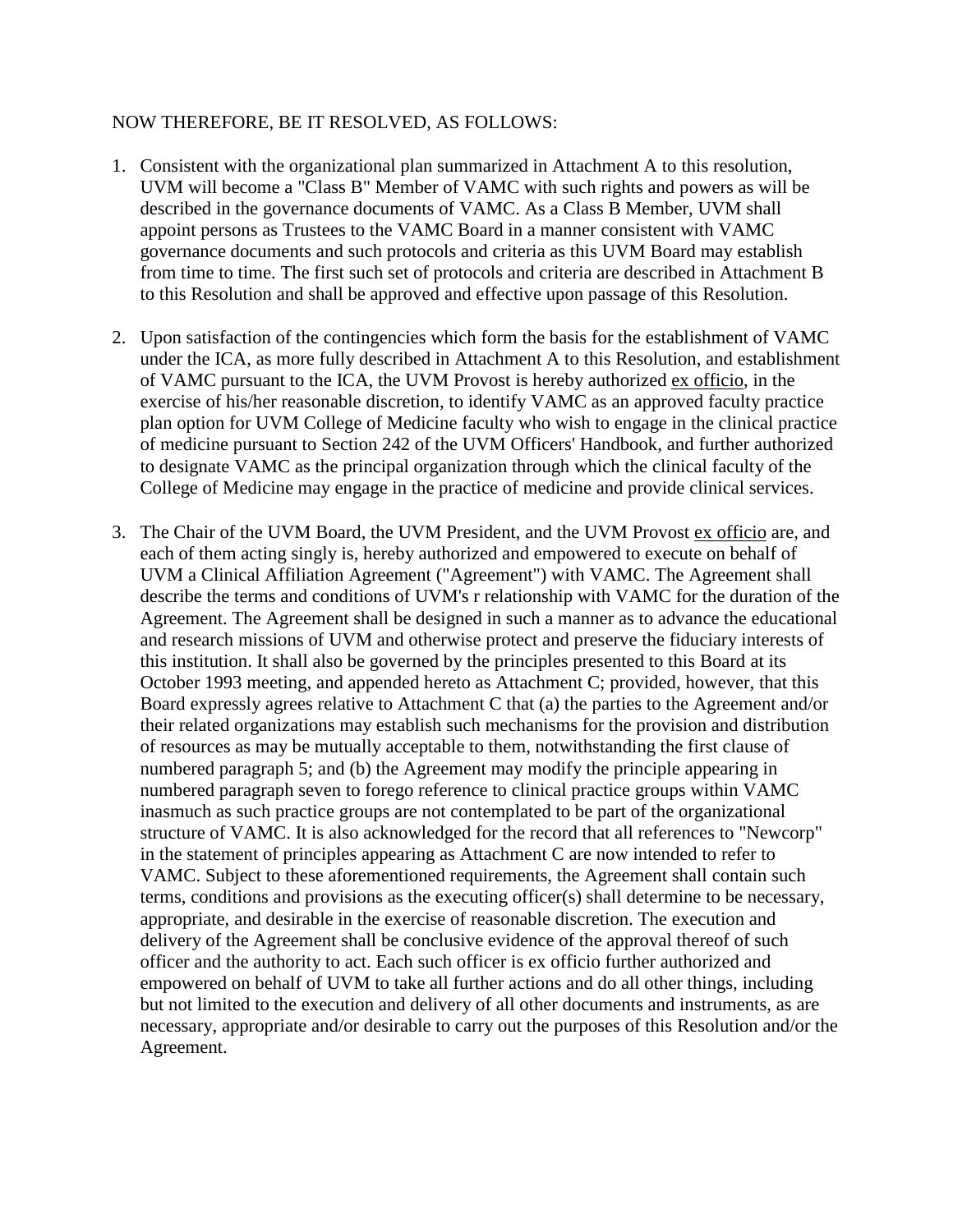# **RESOLUTIONS FULL BOARD**

## **May 14, 1994**

### <span id="page-17-0"></span>**INVESTMENT COMMTITEE**

### **Investment Consultant - Cambridge Associates, Inc.**

RESOLVED, that the Interim Assistant Vice President for Financial and Personnel Services, Interim Treasurer, or their successors, are authorized to enter into a contract with Cambridge Associates, Inc., for the purpose of serving as an investment consultant to the University at a fee not to exceed \$60,000 plus expenses for the period July 1, 1994, through June 30, 1995.

# **EDUCATIONAL POLICY COMMITTEE**

#### **Staff Actions**

RESOLVED, that the Board of Trustees accepts the list of staff actions and approves leaves of absence noted on page 5 of the staff action list.

#### **Authorization for President to Award Degrees at Commencement**

RESOLVED, that the Board of Trustees authorizes the President to award degrees in course at the associate, bachelor's, master's, doctoral, and fifth-year certificate level to the students of The University of Vermont who, on or before May 20, 1994, are certified by the deans and recommended by the Faculty Senate for their appropriate degrees. The list of names of the students to whom these degrees are awarded shall be recorded as part of the permanent minutes of this meeting.

#### **Appointment of Converse Professor**

RESOLVED, that the Board of Trustees approves the appointment of Anthony S. Campagna as the Converse Professor of Commerce and Economics.

#### **Reorganization of Departments in the College of Agriculture and Life Sciences**

RESOLVED, that the Board of Trustees approves the consolidation of the Departments of Agricultural and Resource Economics; Merchandising, Consumer Studies, and Design; and Vocational Education and Technology into a new Department of Community Development and Applied Economics in the College of Agriculture and Life Sciences, as recommended by the Faculty Senate.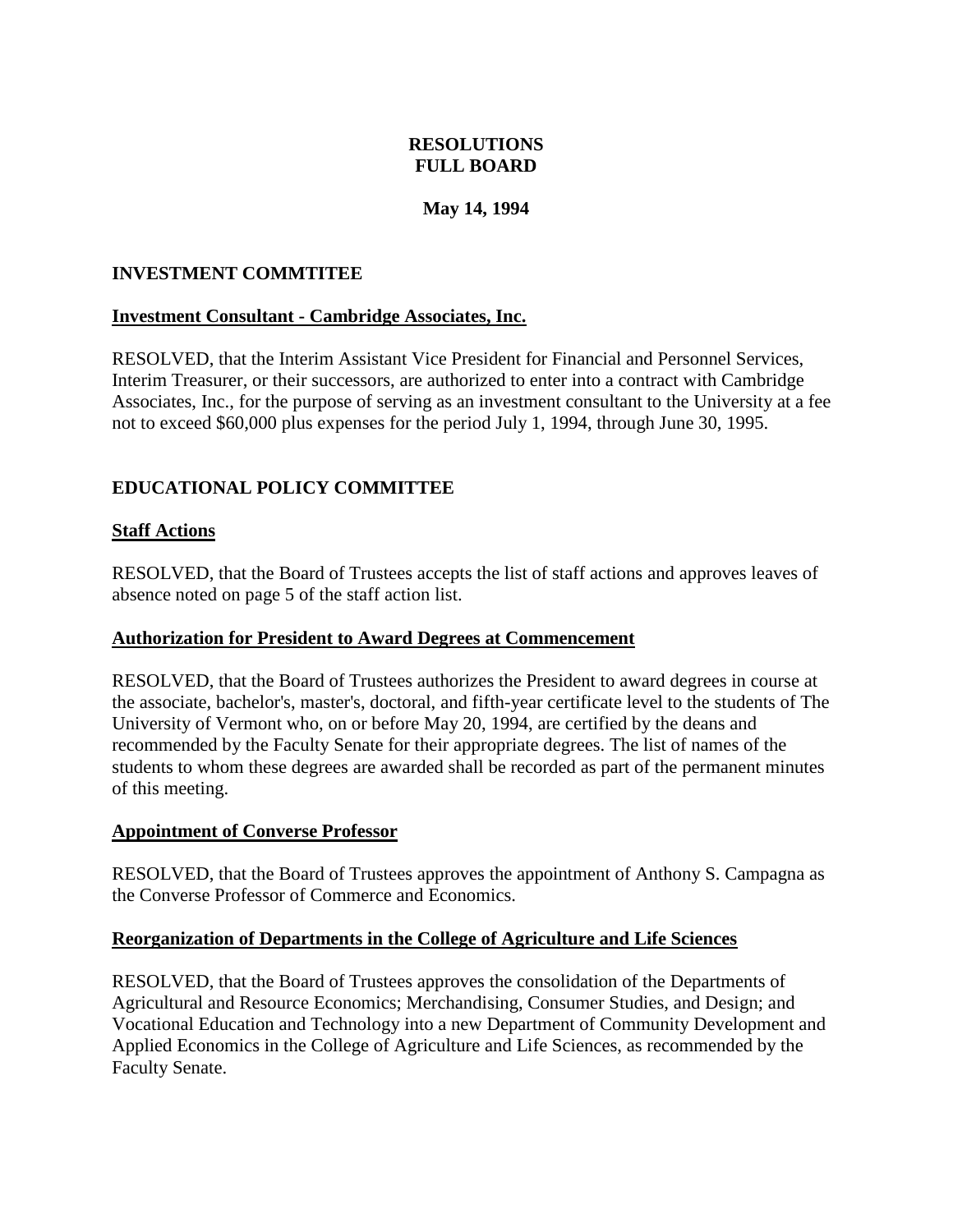# <span id="page-18-0"></span>**Change in Name of Department of Communication Science and Disorders**

RESOLVED, that the Board of Trustees approves the change in name of the Department of Communication Science and Disorders in the College of Arts and Sciences to the Department of Communication Sciences, as recommended by the Faculty Senate.

# **Revision of Section 265 of the Officers' Handbook**

RESOLVED, that the Board of Trustees approves the revision of Section 265 of the Officers' Handbook that pertains to the University's policy in cases of alleged misconduct in research and scholarly activities, as recommended by the Faculty Senate, and approved as amended by the President after consultation with the Provost.

# **Departmental Reorganization in College of Education and Social Services**

RESOLVED, that the Board of Trustees approves the reorganization in the College of Education and Social Services to establish three departments effective July 1, 1994: the Department of Education; the Department of Integrated Professional Studies; the Department of Social Work, with the understanding that approval does not commit any additional University general funds.

# **Establishment of Center for Sustainable Agriculture**

RESOLVED, that the Board of Trustees approves the establishment of a Center for Sustainable Agriculture within the Division of Agriculture, Natural Resources, and Extension, with the understanding that approval does not commit any additional University general funds.

# **Establishment of Humanities Center**

RESOLVED, that the Board of Trustees approves the establishment of the Humanities Center in the College of Arts and Sciences, with the understanding that approval does not commit any additional University general funds.

# **Ph.D. in Natural Resources**

RESOLVED, that the Board of Trustees approves the creation of the degree Doctor of Philosophy in Natural Resources in the School of Natural Resources beginning with the fall 1994 semester, with the understanding that approval does not commit any additional University general funds.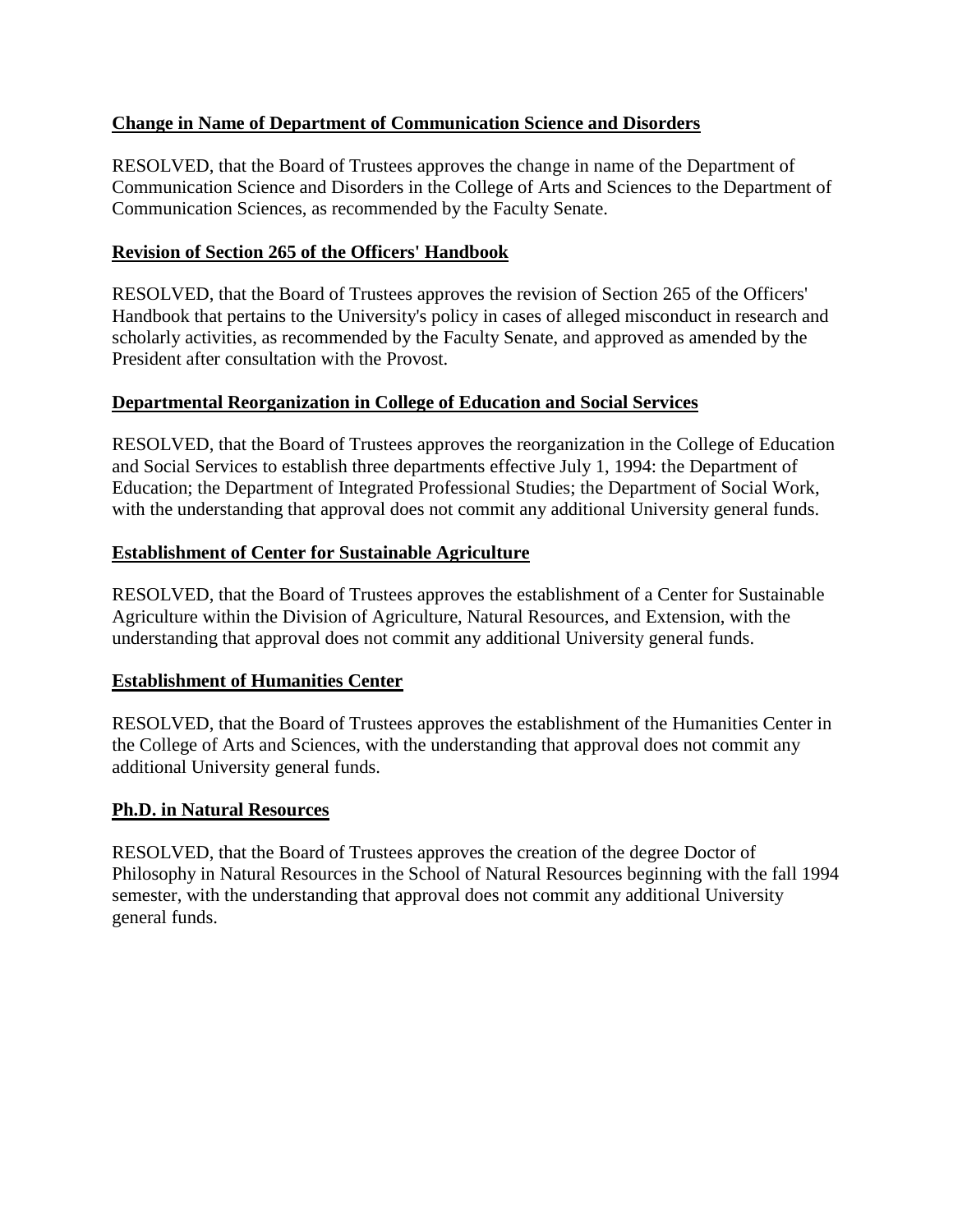## <span id="page-19-0"></span>**BUILDINGS AND GROUNDS**

### **Authorization for Old Mill/Lafayette Project**

WHEREAS, the University wishes to renovate and restore the Old Mill Building, renovate and add to Lafayette Hall, and construct a new connector building tying the two existing structures into one new complex for the College of Arts and Sciences; and

WHEREAS, a funding plan has been identified to provide resources necessary to accomplish this project;

THEREFORE, BE IT RESOLVED, that the President or Vice President for Administration is authorized to undertake the renovation/construction of the Old Mill/Lafayette Project, subject to the Governor signing a State Capital Appropriation bill for FY 95 that includes a \$4,000,000 allocation for the Old Mill/Lafayette Project, and to execute any and all documents necessary and appropriate; and

BE IT FURTHER RESOLVED, that the President, Vice President for Administration, or Treasurer is authorized to enter into an agreement for short-term borrowing up to \$3,000,000 as a general obligation of the University to be repaid from current or other funds; and further, that any officer of this corporation is hereby authorized to certify this resolution to whom it may concern.

BE IT FURTHER RESOLVED, that the Secretary or Assistant Secretary will provide certificates of incumbency, as required, showing the names and signatures of those persons appointed to any of the positions heretofore mentioned.

### **Authorization of Library Storage Facility Construction and Christie/Wright/Patterson Renovation**

Library Storage Facility:

WHEREAS, the University wishes to construct an addition to the facility at 280 East Avenue for library and archival storage, to renovate portions of the Bailey/Howe Library, and to renovate the current archive space in Waterman Building for academic purposes; and

WHEREAS, the State of Vermont included in its FY 94 Capital Appropriation to The University of Vermont \$3,000,000 for this project;

THEREFORE, BE IT RESOLVED, that the President or Vice President for Administration is authorized to execute any and all documents necessary and appropriate for this project; and, further, that any officer of this corporation is hereby authorized to certify this resolution to whom it may concern.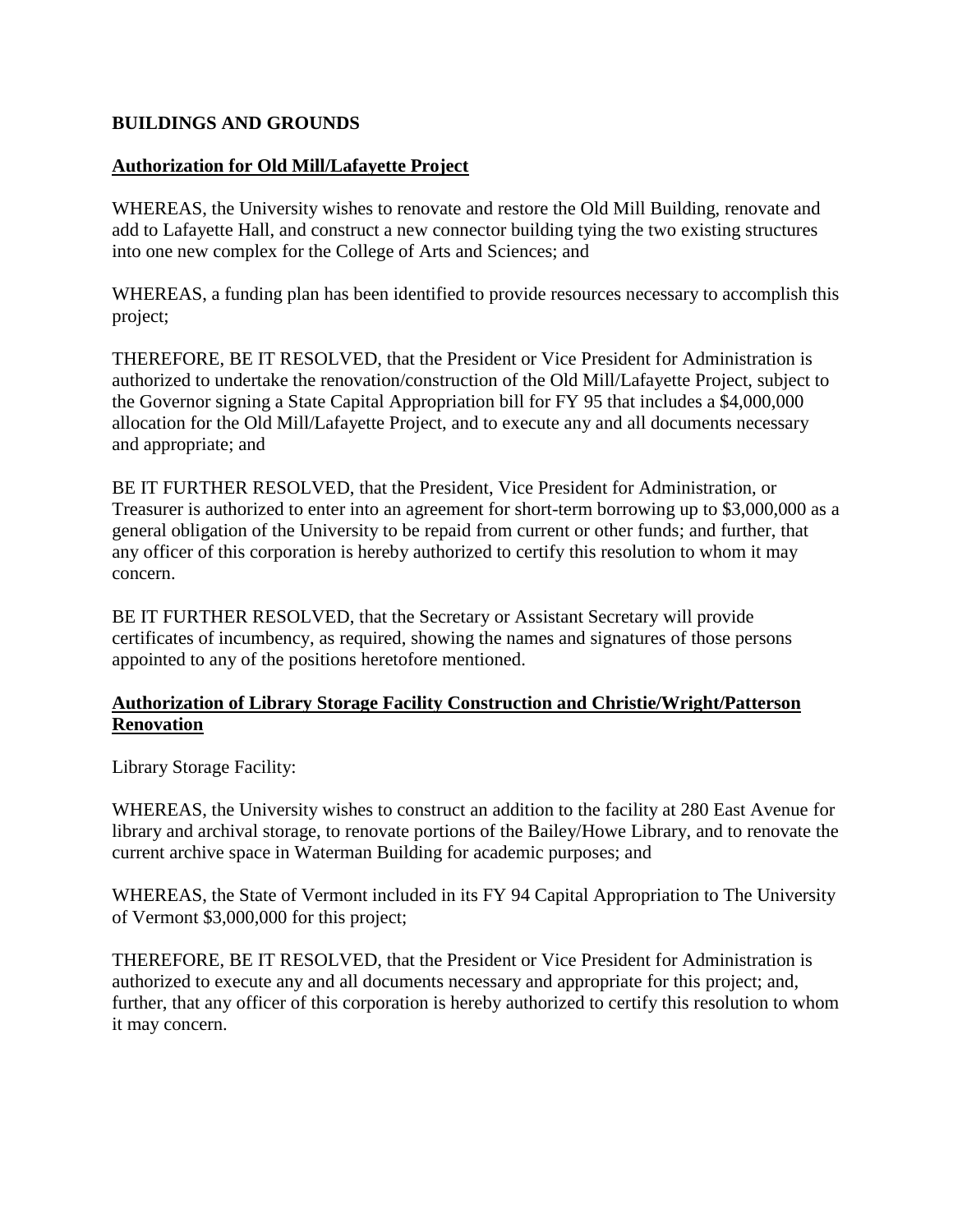<span id="page-20-0"></span>BE IT FURTHER RESOLVED, that the Secretary or Assistant Secretary will provide certificates of incumbency, as required, showing the names and signatures of those persons appointed to any of the positions heretofore mentioned.

Christie/Wright/Patterson Renovation:

WHEREAS, the University wishes to renovate the public areas of the Christie/Wright/Patterson complex into a complex center and to add a new elevator and stair tower to Wright Hall; and

WHEREAS, \$3,000,000 has been designated from Residence System Facility Reserves for this project;

THEREFORE, BE IT RESOLVED, that the President or Vice President for Administration is authorized to execute any and all documents necessary and appropriate for the renovation of Christie/Wright/Patterson complex; and, further, that any officer of this corporation is hereby authorized to certify this resolution to whom it may concern.

BE IT FURTHER RESOLVED, that the Secretary or Assistant Secretary will provide certificates of incumbency, as required, showing the names and signatures of those persons appointed to any of the positions heretofore mentioned.

### **Agricultural Engineering Barn**

WHEREAS, the University is the owner of property in the City of Burlington known as its Main Campus on which is located Building 008 also known as the Agricultural Engineering Barn; and

WHEREAS, University Building 008 has reached its useful life span and cannot be repaired at a reasonable cost; and

WHEREAS, removal of the building is compatible with the long-range Campus Master Plan;

THEREFORE, BE IT RESOLVED, that the Board to Trustees hereby authorizes the President or Interim Vice President for Administration, or their successors, to remove and/or demolish Building 008 and to execute any and all instruments necessary to accomplish that purpose and, further, that any officer of this corporation is hereby authorized to certify this resolution to whom it may concern.

BE IT FURTHER RESOLVED, that the Secretary or Assistant Secretary will provide certificates of incumbency, as required, showing the names and signatures of those persons appointed to any of the positions heretofore mentioned.

# **License Agreement to Town of Colchester for Recreation Path**

WHEREAS, the University is owner of property in the Town of Colchester known as the Colchester Bog Natural Area which was received as a gift from The Nature Conservancy; and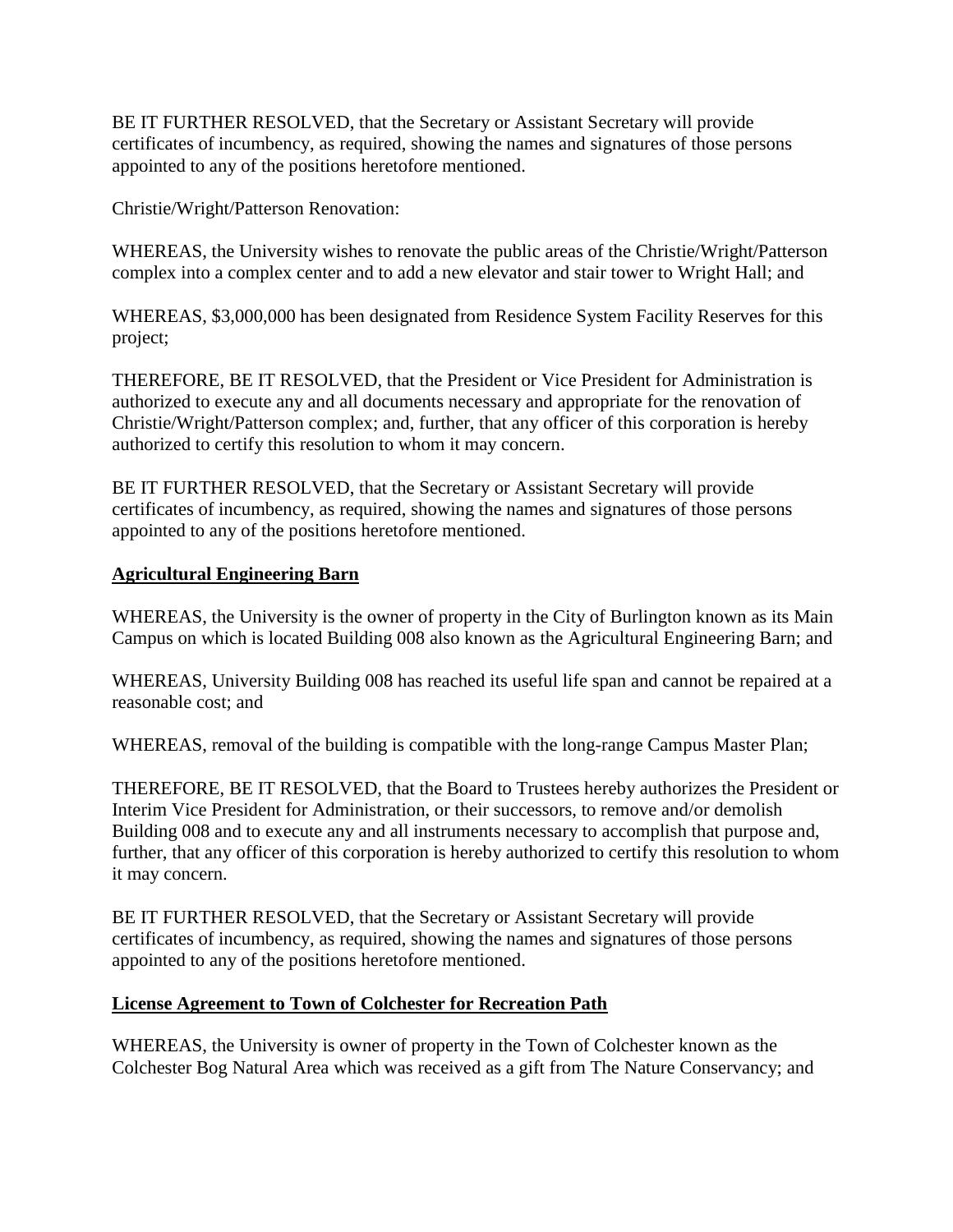<span id="page-21-0"></span>WHEREAS, the Town of Colchester desires to construct and maintain a recreational pathway located northerly of Airport Road on University property and running westerly from Airport Park to the Causeway Recreation Path for public use by nonmotorized vehicles; and

WHEREAS, the University is willing to grant a license agreement, 15' wide, to the Town of Colchester for the construction and maintenance of the recreational pathway subject to approval by The Nature Conservancy; and

WHEREAS, The Nature Conservancy and the Fire District #2 Prudential Committee have expressed their support for the recreational pathway;

THEREFORE, BE IT RESOLVED, that the Board of Trustees hereby authorizes the President or Interim Vice President for Administration, or their successors, to grant the license agreement and to execute any and all instruments necessary to accomplish that purpose and, further, that any officer of this corporation is hereby authorized to certify this resolution to whom it may concern.

BE IT FURTHER RESOLVED, that the Secretary or Assistant Secretary will provide certificates of incumbency, as required, showing the names and signatures of those persons appointed to any of the positions heretofore mentioned.

# **FINANCE AND BUDGET COMMITTE**E

# **Fiscal Year 1995 Budget Premises: General University**

RESOLVED, that the Board of Trustees hereby approves the budget premises for Fiscal Year 1995 which lead to a General Fund operating budget for the University of \$128,263,000 as described in the attached materials, and authorizes the President to proceed with detailed budget preparation in accordance with these premises.

# **Fiscal Year 1995 Operating Budget: Morgan Horse Farm**

RESOLVED, that the Board of Trustees approves the recommended operating budget for the Morgan Horse Farm for Fiscal Year 1995 in the amount of \$292,335.

# **Tuition and Overseas Program Charges for Fiscal Year 1995**

RESOLVED, that the Board of Trustees hereby approves increases in the following tuition rates effective with the 1994-95 academic year:

- a. In-state tuition from \$5,970 to \$6,210 per year, or \$258.75 per credit hour.
- b. Out-of-state tuition from \$14,914 to \$15,516 per year, or \$646.50 per credit hour.
- c. Medical student in-state tuition from \$13,200 to \$13,750 per year; out-of-state tuition from \$24,900 to \$25,900 per year. Maine regional compact student tuition as follows: first year from \$24,900 to \$25,900; second year from \$17,050 to \$25,900; third year from \$15,480 to \$17,730; fourth year from \$14,720 to \$16,100.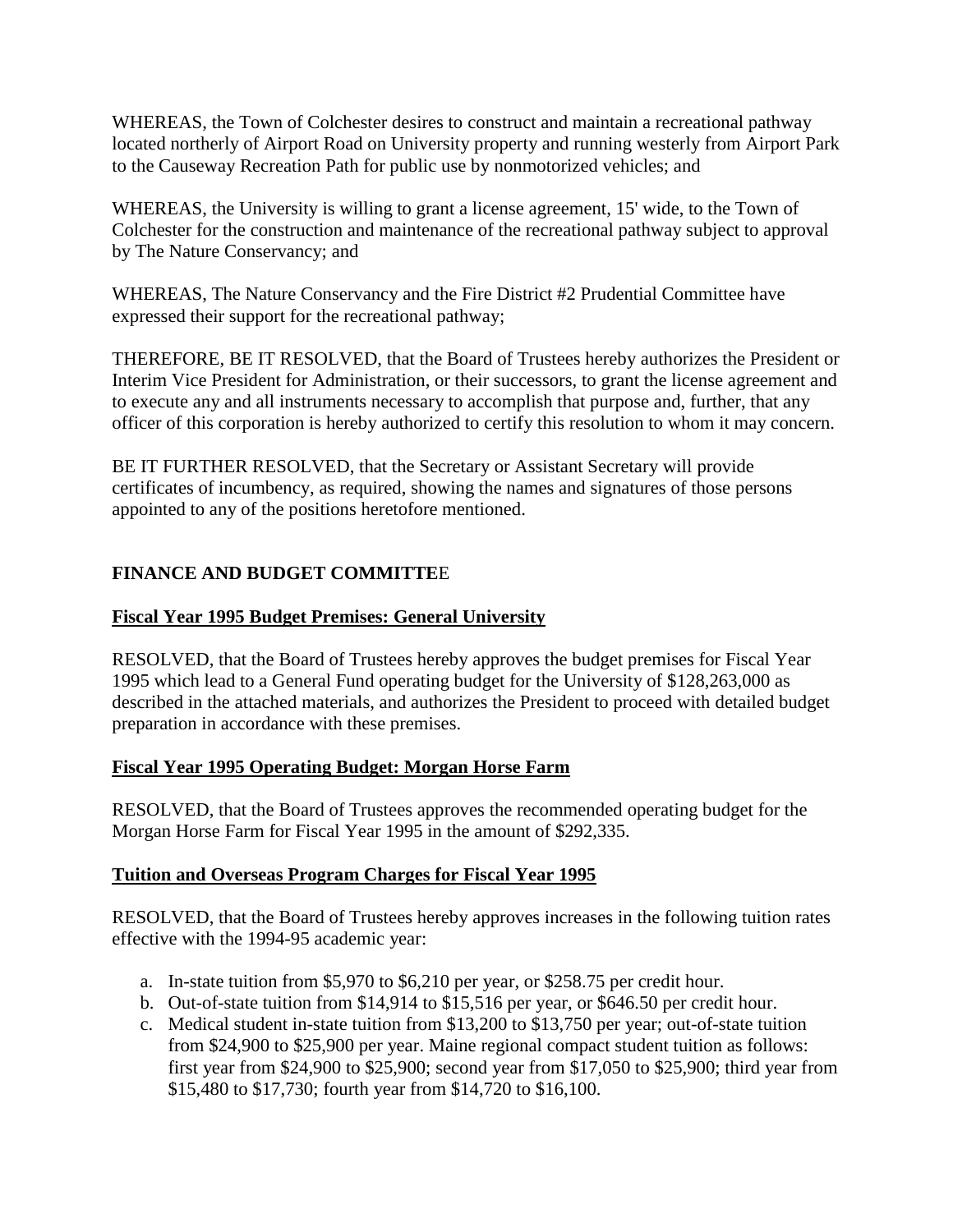<span id="page-22-0"></span>BE IT FURTHER RESOLVED, that the Board of Trustees approves for Fiscal Year 1995 the student charge for the Buckham Overseas Program of \$17,992 (includes all fees, room, board, and travel).

# **Fees Changes for Fiscal Year 1995**

RESOLVED, that the Board of Trustees approves an increase in the following fees effective with the 1994-95 academic year:

- a. Student Health Fee from \$176 to \$180;
- b. Student Government Association Fee from \$70 to \$78;
- c. In-state Student Application Fee from \$30 to \$45;
- d. Music Performance Study Fee from \$185 to \$170.

### **Room and Meal Plan Rates, Fiscal Year 1995**

RESOLVED, that the Board of Trustees hereby approves room and meal plan rates for Fiscal Year 1995 as follows:

| \$3,148 |
|---------|
| 3,590   |
| 3,848   |
| 2,556   |
| 1,366   |
|         |

### **Acceptance of Gifts and Grants/Contracts**

RESOLVED, that the Board of Trustees hereby accepts gifts in the amount of \$2,654,418 for the period January 15, 1994 to April 7, 1993 and grants/contracts in the amount of \$12,931,369 for the period December 1, 1993 through February 28, 1994.

# **FULL BOARD**

# **Energy Line of Credit**

RESOLVED, that the Board of Trustees hereby authorizes the Vice President for Administration, the Assistant Vice President for Financial and Personnel Services, the Treasurer, the Assistant Treasurer, or any officer holding the above positions on an interim basis, to extend the term of the \$1,000,000 bank line of credit for the purpose of planning and completing certain energy savings projects as defined by The University of Vermont and the Burlington Electric Department in the Burlington Electric Department's Top 10 Program.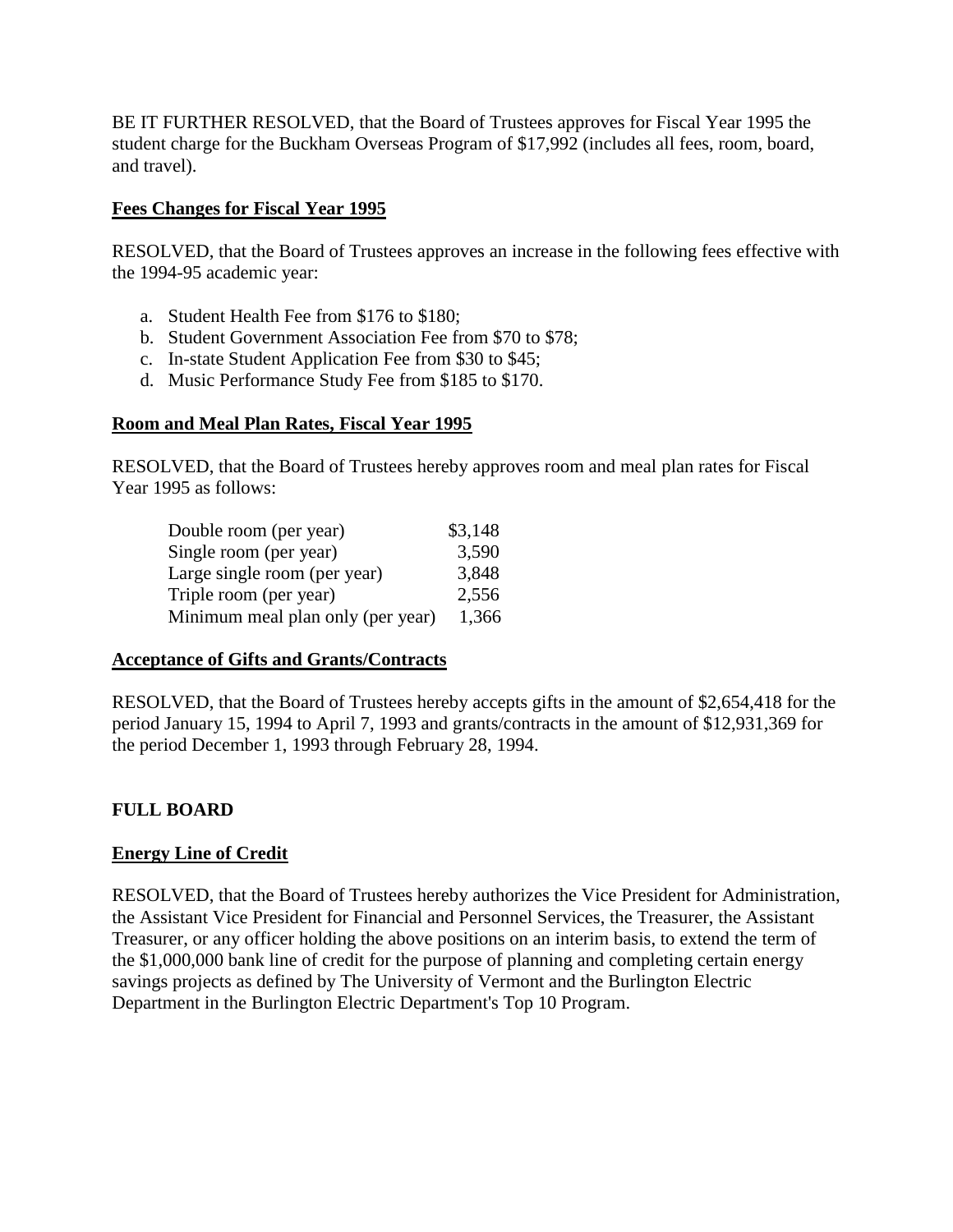## <span id="page-23-0"></span>**Amendment of Bylaws**

RESOLVED, that the Board of Trustees approves the following amendments to the Bylaws of the University of Vermont and State Agricultural College, as last amended on October 8, 1988: (1) Article II and Article VIII: Change Student Association to Student Government Association; (2) Article V and Article VII (n): Change in name of Committee on Alumni Affairs, Government Relations, and Development to Committee on University Advancement; (3) Article IX, Governing Board of Vermont Educational Television: Delete; (4) Articles II, V, VI, VII, and VIII: Change "chairman" to "chair."

### **Joint Committee on Honorary Degrees**

RESOLVED, that the President be and hereby is authorized to offer and confer an honorary degree to those individuals recommended by the Joint Committee on Honorary Degrees.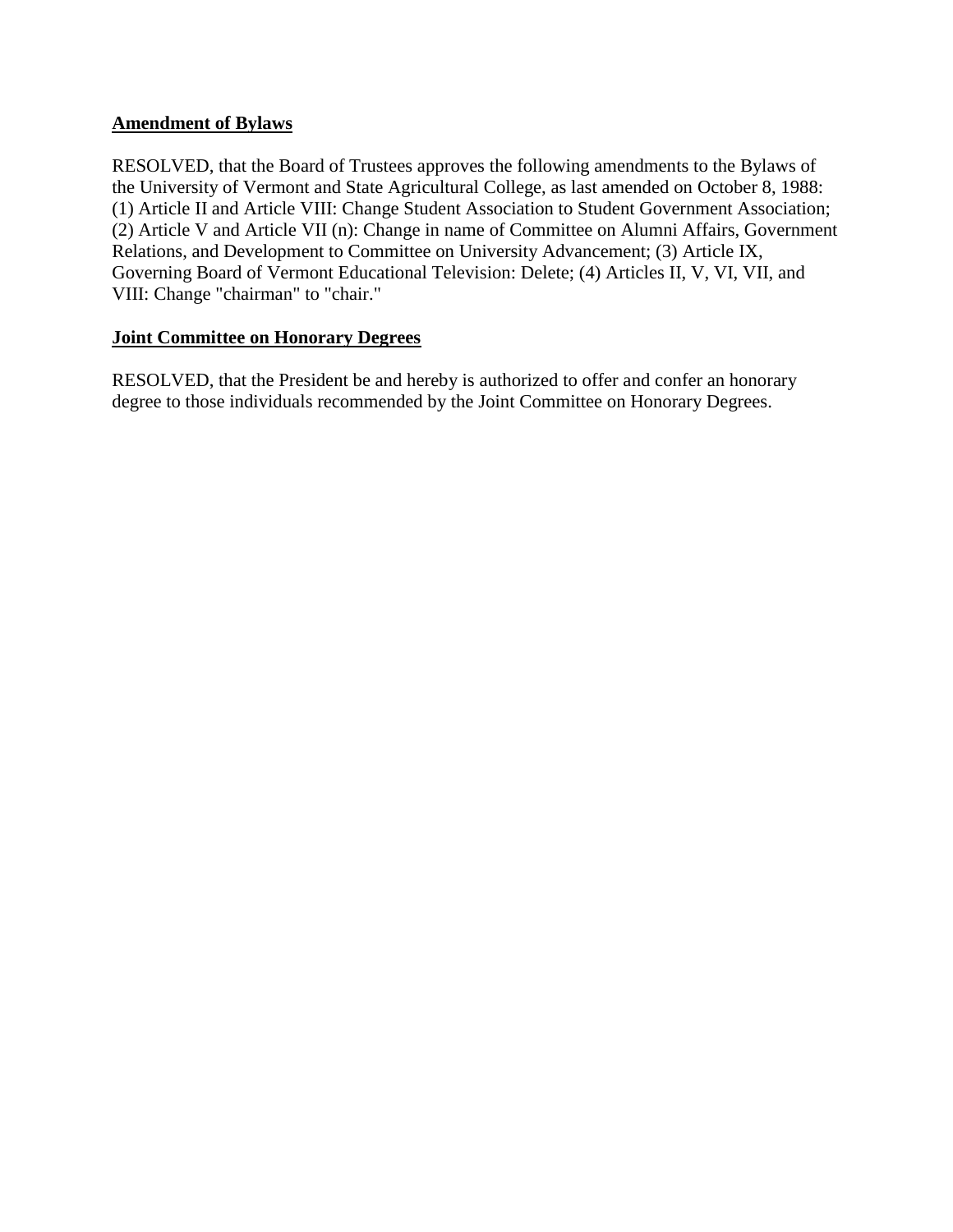# **RESOLUTIONS FULL BOARD**

# **February 5, 1994**

## <span id="page-24-0"></span>**AUDIT COMMITTEE**

### **Charter for Audit Services**

RESOLVED, that the Board of Trustees adopts the Charter for the Office of Audit Services as presented to the Committee at its February 1, 1994, meeting.

# **EDUCATIONAL POLICY COMMITTEE**

### **Staff Actions**

RESOLVED, that the Board of Trustees accepts the list of staff actions and approves leaves of absence noted on page 6 of the staff action list.

#### **Authorization for President to Award Degrees in March**

RESOLVED, that the Board of Trustees authorizes the President to award degrees in course at the associate, bachelor's, master's, doctoral, and fifth-year certificate level to the students of The University of Vermont who, on or before March 1, 1994, are certified by the deans and recommended by the Faculty Senate for their appropriate degrees. The list of names of the students to whom these degrees are awarded shall be recorded as part of the permanent minutes of this meeting.

### **Change in Name of Vermont Regional Cancer Center**

RESOLVED, that the Board of Trustees approves the change in the name of the Vermont Regional Cancer Center to the Vermont Cancer Center.

### **BUILDINGS AND GROUNDS**

#### **Sale of Eunice Burrington Estate**

WHEREAS, the University acquired 249 acres in the Town of Pownal from the Estate of Eunice Burrington consisting of the Upper Farm property and three woodlots, and;

WHEREAS, in March 1980 a resolution was passed authorizing the President or his designee to lease the premises for a period of up to five years; and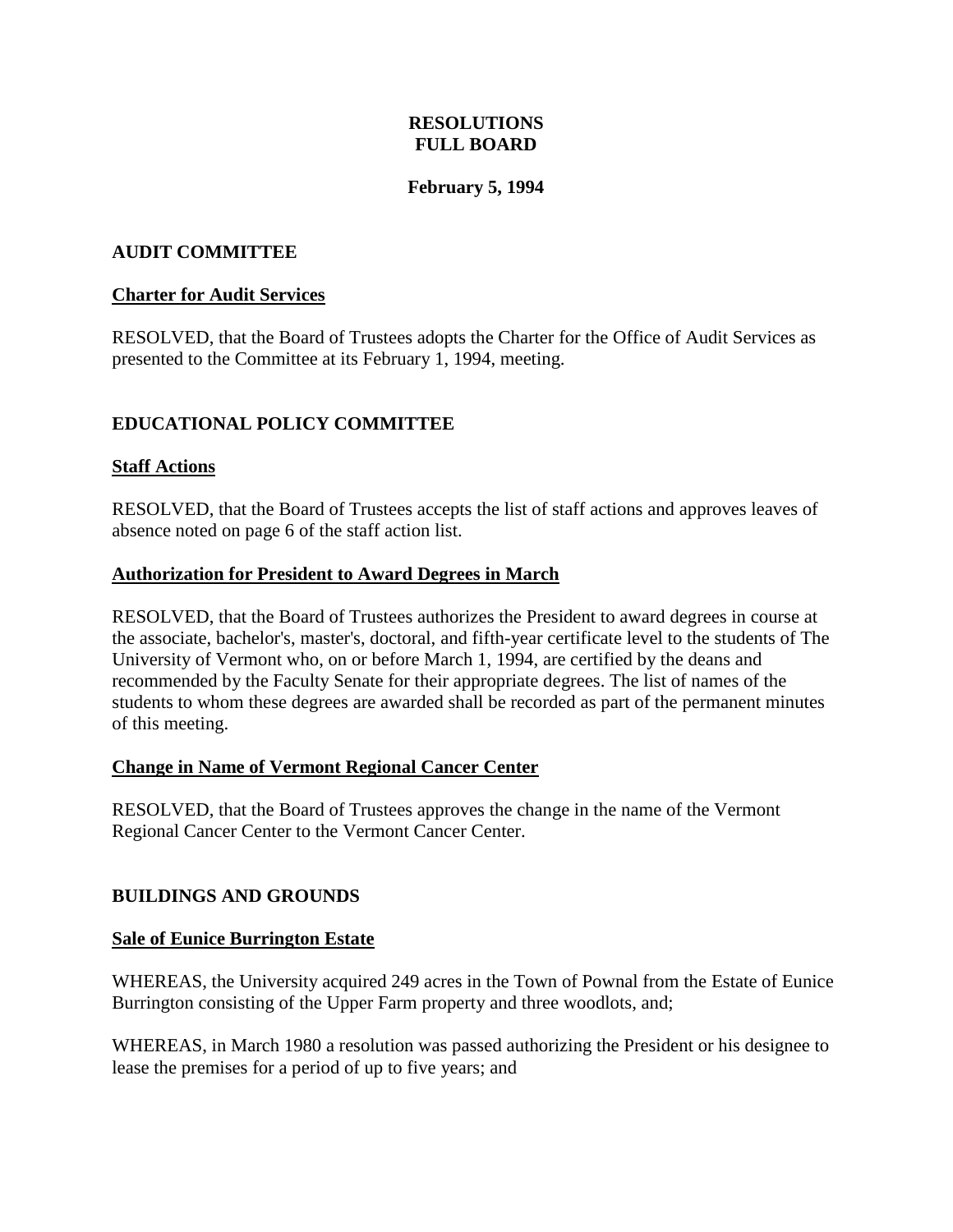<span id="page-25-0"></span>WHEREAS, in April 1980 the resolution was amended to permit the President to lease the premises for a period of up to ten years; and

WHEREAS, Michael and Marilyn Gardner have been leasing the premises for agricultural purposes since 1980; and

WHEREAS, the University has no educational use for the property;

THEREFORE, BE IT RESOLVED, that the Board of Trustees authorizes the President or Interim Vice President for Administration, or their successors, to undertake steps necessary and appropriate to effect the sale or lease-purchase of the property to Michael and Marilyn Gardner and/or the Vermont Land Trust, including but not limited to the execution of agreements for such purpose; provided, such agreements shall contain a provision for perpetual agricultural use on the Upper Farm.

BE IT FURTHER RESOLVED, that the Secretary or Assistant Secretary will provide certificates of incumbency, as required, showing the names and signatures of those persons appointed to any of the positions heretofore mentioned.

# **Family Student Housing Complex**

WHEREAS, The University of Vermont desires to convert the heat and hot water from electric to natural gas at the Family Student Housing Complex at Fort Ethan Allen; and

WHEREAS, Green Mountain Power Corporation, through its Warm Choice Program, will provide a guaranteed zero percent seven-year loan through the Chittenden Bank for the amount of the conversion;

BE IT RESOLVED, that the Board of Trustees authorizes Stephanie A. Woods, Interim Vice President for Financial and Personnel Services, or Kathleen Payne, Interim Treasurer, or their successors, to obtain and enter into a loan agreement not to exceed \$250,000 with the Chittenden Bank.

# **FINANCE AND BUDGET COMMITTEE**

# **Acceptance of Gifts and Grants**

RESOLVED, that the Board of Trustees hereby accepts gifts in the amount of \$2,808,686 for the period September 25 through January 14, 1994, and grants/contracts in the amount of \$11,848,366 for the period September 1 through November 30, 1993.